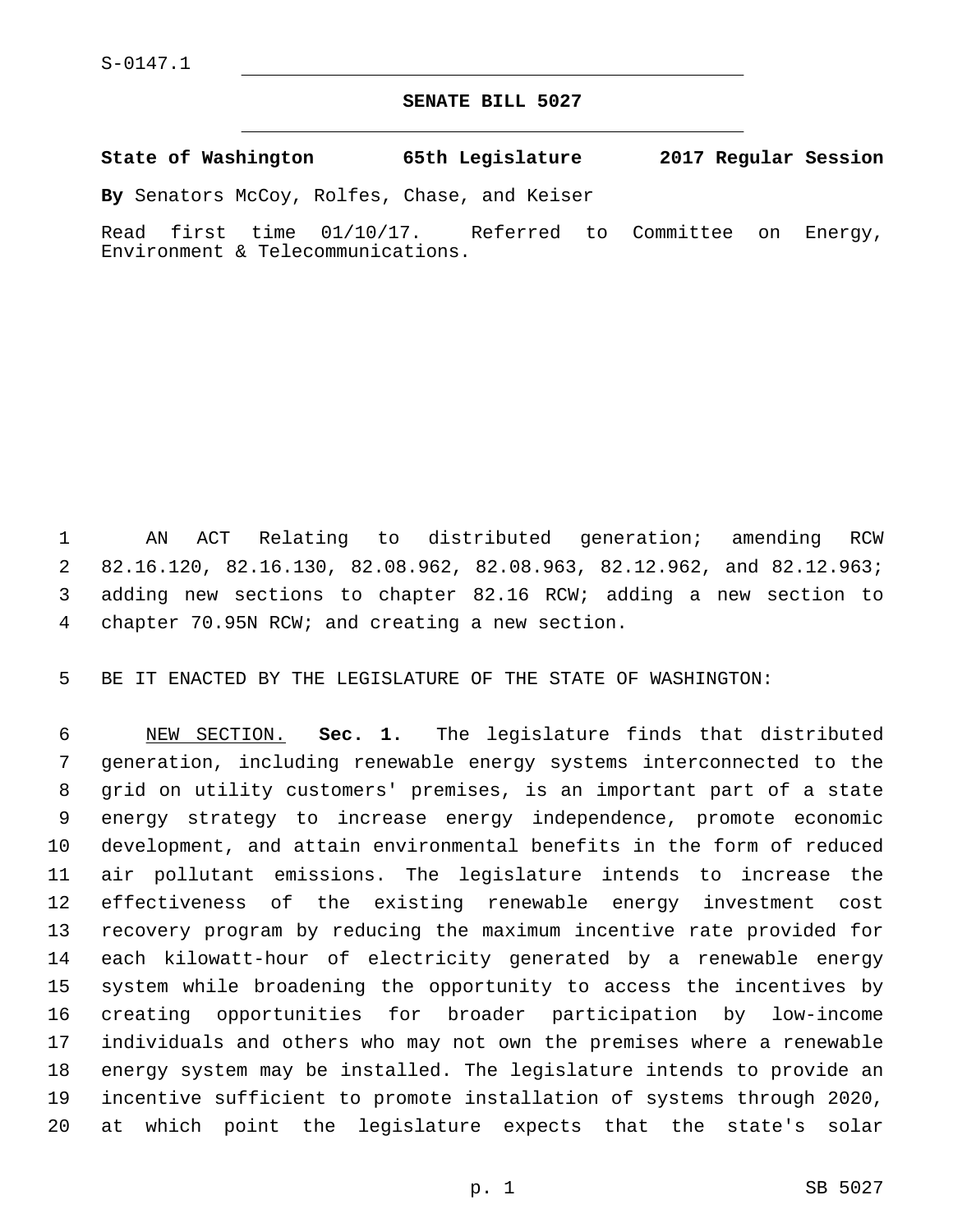industry will be capable of sustained growth and vitality without the 2 cost recovery incentive.

 **Sec. 2.** RCW 82.16.120 and 2011 c 179 s 3 are each amended to 4 read as follows:

 (1)(a) Any individual, business, local governmental entity, not in the light and power business or in the gas distribution business, or a participant in a community solar project may apply to the light and power business serving the situs of the system, each fiscal year beginning on July 1, 2005, and ending June 30, 2020, for an investment cost recovery incentive for each kilowatt-hour from a customer-generated electricity renewable energy system.

 (b) In the case of a community solar project as defined in RCW 82.16.110(2)(a)(i), the administrator must apply for the investment cost recovery incentive on behalf of each of the other owners.

 (c) In the case of a community solar project as defined in RCW 82.16.110(2)(a)(iii), the company owning the community solar project must apply for the investment cost recovery incentive on behalf of 18 each member of the company.

 (2)(a) Before submitting for the first time the application for the incentive allowed under subsection (4) of this section, the applicant must submit to the department of revenue and to the climate and rural energy development center at the Washington State University, established under RCW 28B.30.642, a certification in a form and manner prescribed by the department that includes, but is 25 not limited to, the  $(\text{f=1=10})$  information( $(\div)$ ) described in (c) 26 of this subsection.

 (b) No person may submit for the first time the application for the incentive allowed under subsection (4) of this section after June 30, 2017.

30  $(c)(i)$  The name and address of the applicant and location of the 31 renewable energy system.

 (A) If the applicant is an administrator of a community solar project as defined in RCW 82.16.110(2)(a)(i), the certification must also include the name and address of each of the owners of the 35 community solar project.

 (B) If the applicant is a company that owns a community solar project as defined in RCW 82.16.110(2)(a)(iii), the certification must also include the name and address of each member of the company; 39 (ii) The applicant's tax reqistration number;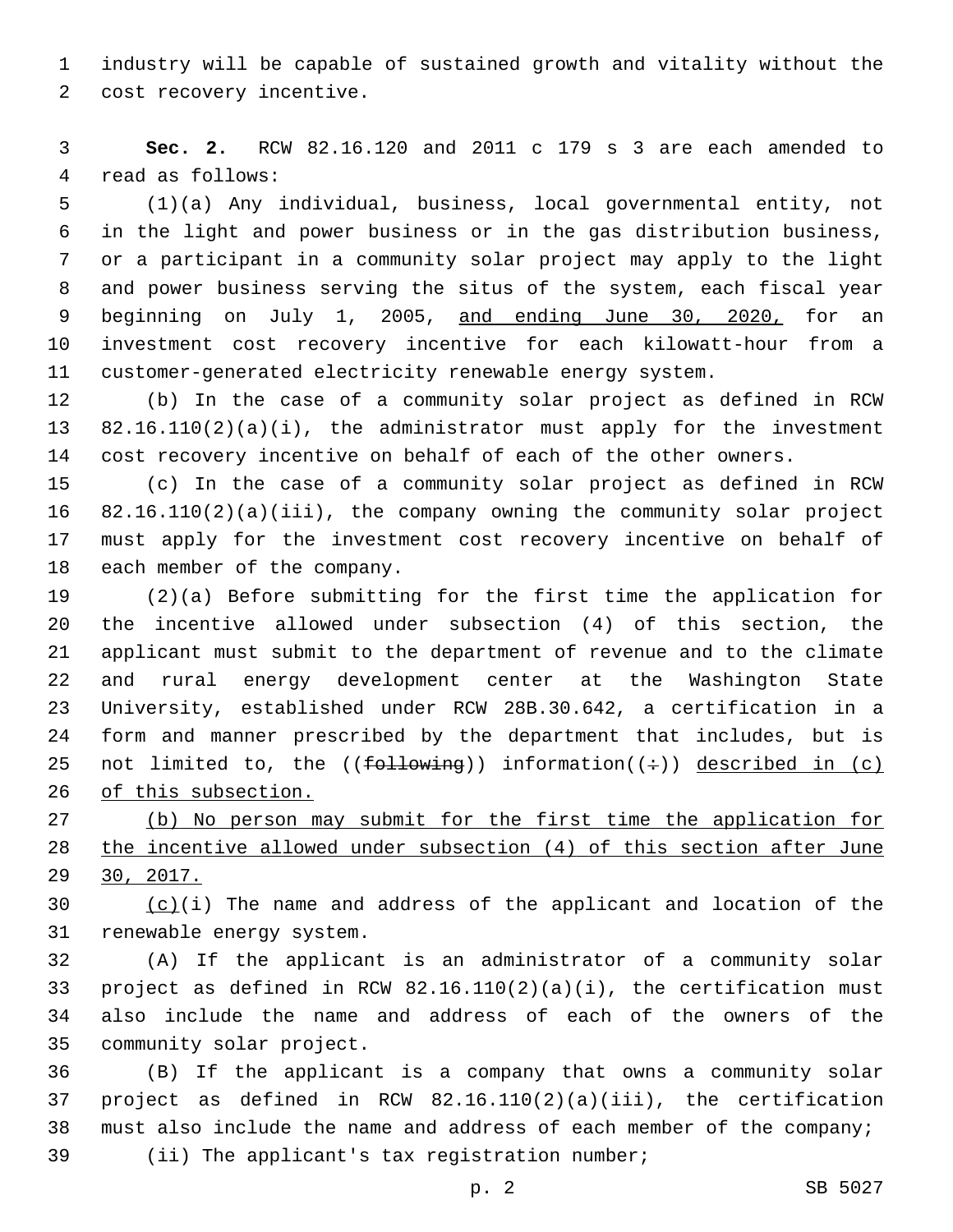(iii) That the electricity produced by the applicant meets the definition of "customer-generated electricity" and that the renewable 3 energy system produces electricity with:

 (A) Any solar inverters and solar modules manufactured in 5 Washington state;

 (B) A wind generator powered by blades manufactured in Washington 7 state;

(C) A solar inverter manufactured in Washington state;

(D) A solar module manufactured in Washington state;

(E) A stirling converter manufactured in Washington state; or

 (F) Solar or wind equipment manufactured outside of Washington 12 state;

 (iv) That the electricity can be transformed or transmitted for entry into or operation in parallel with electricity transmission and 15 distribution systems; and

 (v) The date that the renewable energy system received its final electrical permit from the applicable local jurisdiction.

 $((+b))$   $(d)$  Within thirty days of receipt of the certification the department of revenue must notify the applicant by mail, or electronically as provided in RCW 82.32.135, whether the renewable energy system qualifies for an incentive under this section. The department may consult with the climate and rural energy development center to determine eligibility for the incentive. System 24 certifications and the information contained therein are not confidential tax information under RCW 82.32.330 and are subject to 26 disclosure ((under RCW 82.32.330(3)(1))).

 (3)(a) By August 1st of each year application for the incentive must be made to the light and power business serving the situs of the system by certification in a form and manner prescribed by the department that includes, but is not limited to, the following 31 information:

 (i) The name and address of the applicant and location of the 33 renewable energy system.

 (A) If the applicant is an administrator of a community solar project as defined in RCW 82.16.110(2)(a)(i), the application must also include the name and address of each of the owners of the 37 community solar project.

 (B) If the applicant is a company that owns a community solar project as defined in RCW 82.16.110(2)(a)(iii), the application must 40 also include the name and address of each member of the company;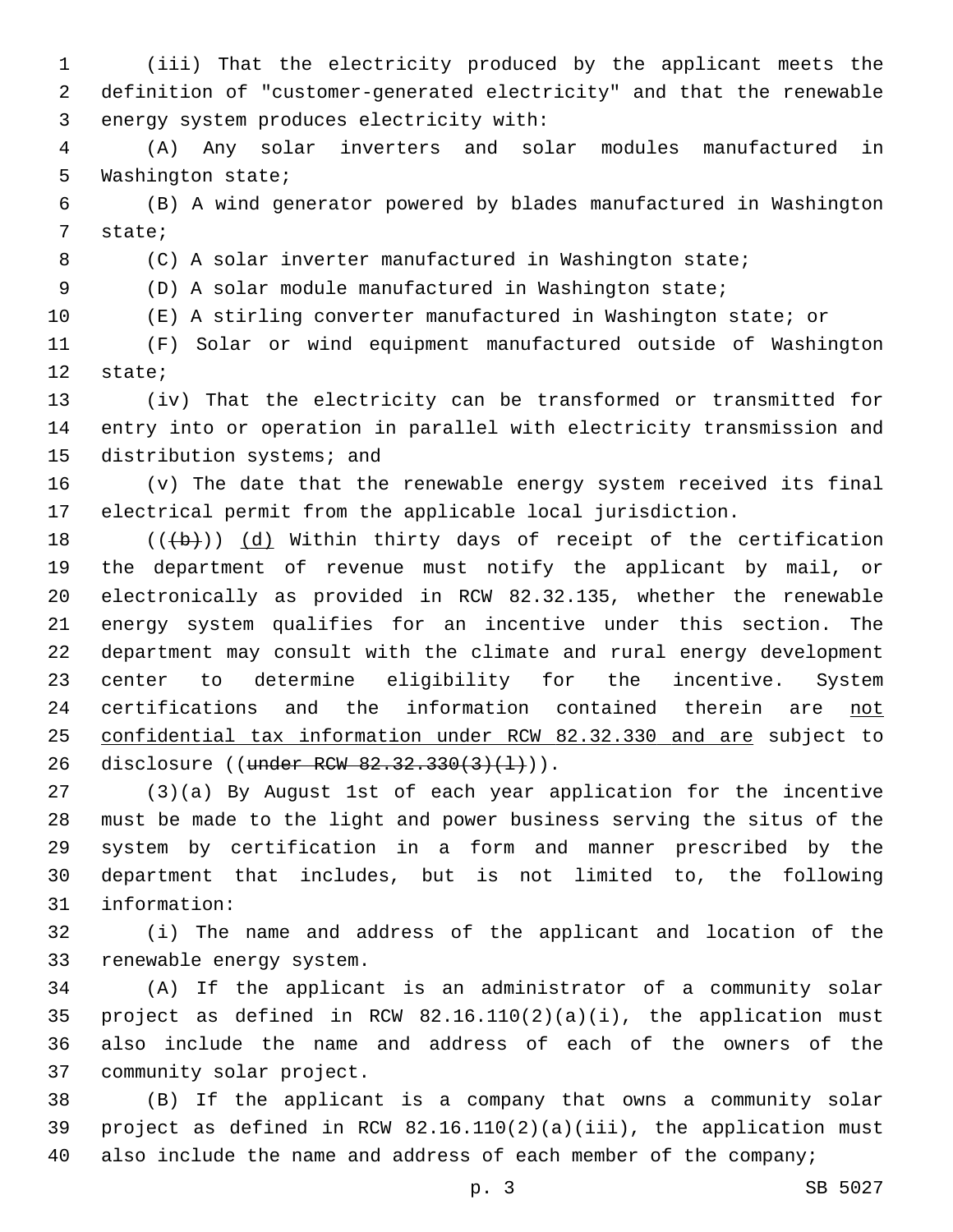(ii) The applicant's tax registration number;1

 (iii) The date of the notification from the department of revenue stating that the renewable energy system is eligible for the 4 incentives under this section; and

 (iv) A statement of the amount of kilowatt-hours generated by the 6 renewable energy system in the prior fiscal year.

 (b) Within sixty days of receipt of the incentive certification the light and power business serving the situs of the system must notify the applicant in writing whether the incentive payment will be authorized or denied. The business may consult with the climate and rural energy development center to determine eligibility for the incentive payment. Incentive certifications and the information contained therein are not confidential tax information under RCW 14 82.32.330 and are subject to disclosure ((under RCW  $82.32.330(3)(1)$ .

 (c)(i) Persons, administrators of community solar projects, and companies receiving incentive payments must keep and preserve, for a period of five years, suitable records as may be necessary to determine the amount of incentive applied for and received. Such records must be open for examination at any time upon notice by the light and power business that made the payment or by the department. If upon examination of any records or from other information obtained by the business or department it appears that an incentive has been paid in an amount that exceeds the correct amount of incentive payable, the business may assess against the person for the amount found to have been paid in excess of the correct amount of incentive payable and must add thereto interest on the amount. Interest is assessed in the manner that the department assesses interest upon 29 delinquent tax under RCW 82.32.050.

 (ii) If it appears that the amount of incentive paid is less than the correct amount of incentive payable the business may authorize 32 additional payment.

 (4) Except for community solar projects, the investment cost recovery incentive may be paid fifteen cents per economic development kilowatt-hour unless requests exceed the amount authorized for credit to the participating light and power business. For community solar projects, the investment cost recovery incentive may be paid thirty cents per economic development kilowatt-hour unless requests exceed the amount authorized for credit to the participating light and power business. For the purposes of this section, the rate paid for the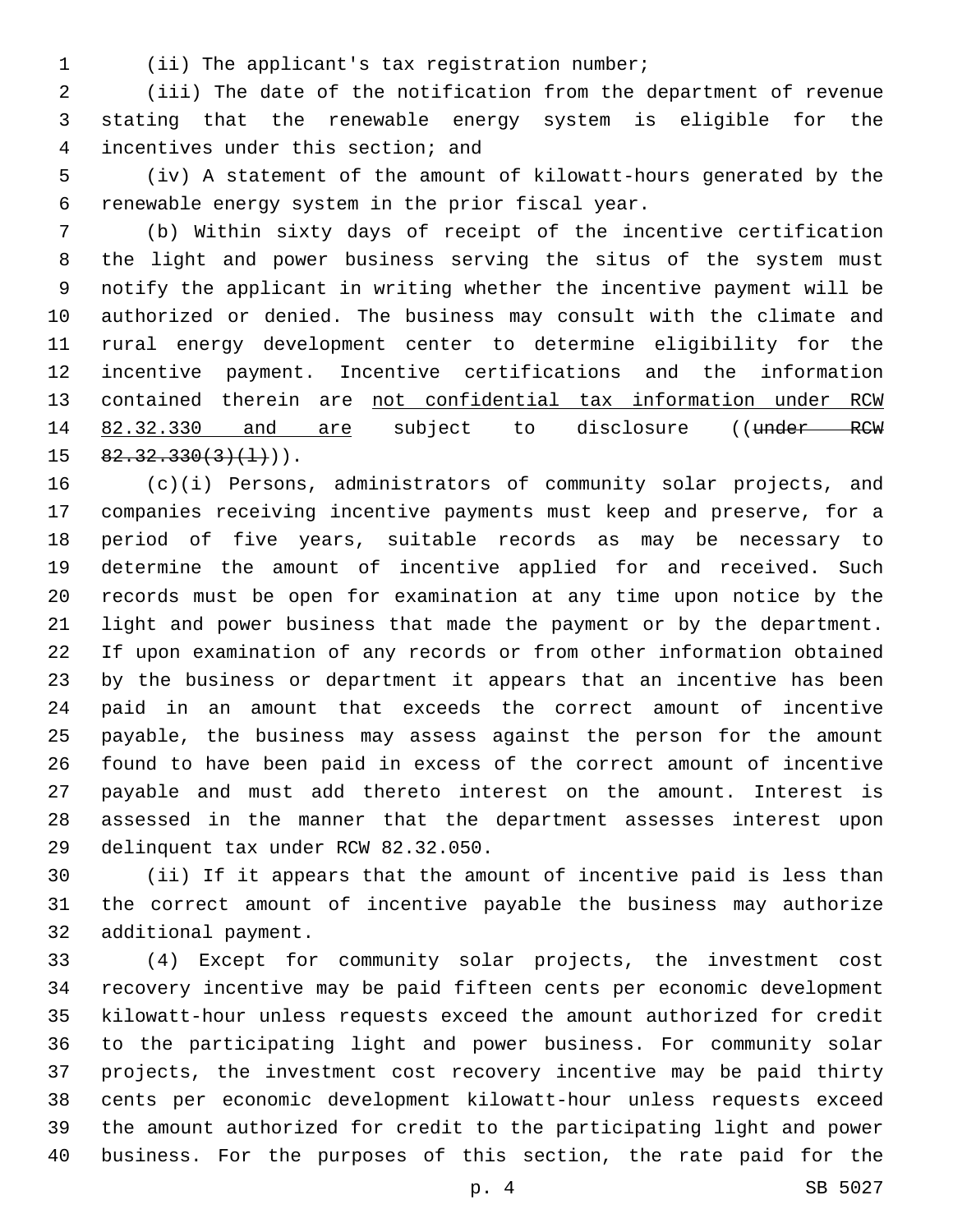investment cost recovery incentive may be multiplied by the following 2 factors:

 (a) For customer-generated electricity produced using solar modules manufactured in Washington state or a solar stirling converter manufactured in Washington state, two and four-tenths;

 (b) For customer-generated electricity produced using a solar or a wind generator equipped with an inverter manufactured in Washington 8 state, one and two-tenths;

 (c) For customer-generated electricity produced using an anaerobic digester, or by other solar equipment or using a wind generator equipped with blades manufactured in Washington state, one; and

 (d) For all other customer-generated electricity produced by 14 wind, eight-tenths.

 (5)(a) No individual, household, business, or local governmental entity is eligible for incentives provided under subsection (4) of this section for more than five thousand dollars per year.

 (b) Except as provided in (c) through (e) of this subsection (5), each applicant in a community solar project is eligible for up to 20 five thousand dollars per year.

 (c) Where the applicant is an administrator of a community solar 22 project as defined in RCW  $82.16.110(2)(a)(i)$ , each owner is eligible for an incentive but only in proportion to the ownership share of the 24 project, up to five thousand dollars per year.

 (d) Where the applicant is a company owning a community solar project that has applied for an investment cost recovery incentive on behalf of its members, each member of the company is eligible for an incentive that would otherwise belong to the company but only in proportion to each ownership share of the company, up to five thousand dollars per year. The company itself is not eligible for 31 incentives under this section.

 (e) In the case of a utility-owned community solar project, each ratepayer that contributes to the project is eligible for an incentive in proportion to the contribution, up to five thousand 35 dollars per year.

 (6) If requests for the investment cost recovery incentive under this section exceed the amount of funds available for credit to the 38 participating light and power business, the light and power business 39 must reduce the incentive payments ((must be reduced)) 40 proportionately.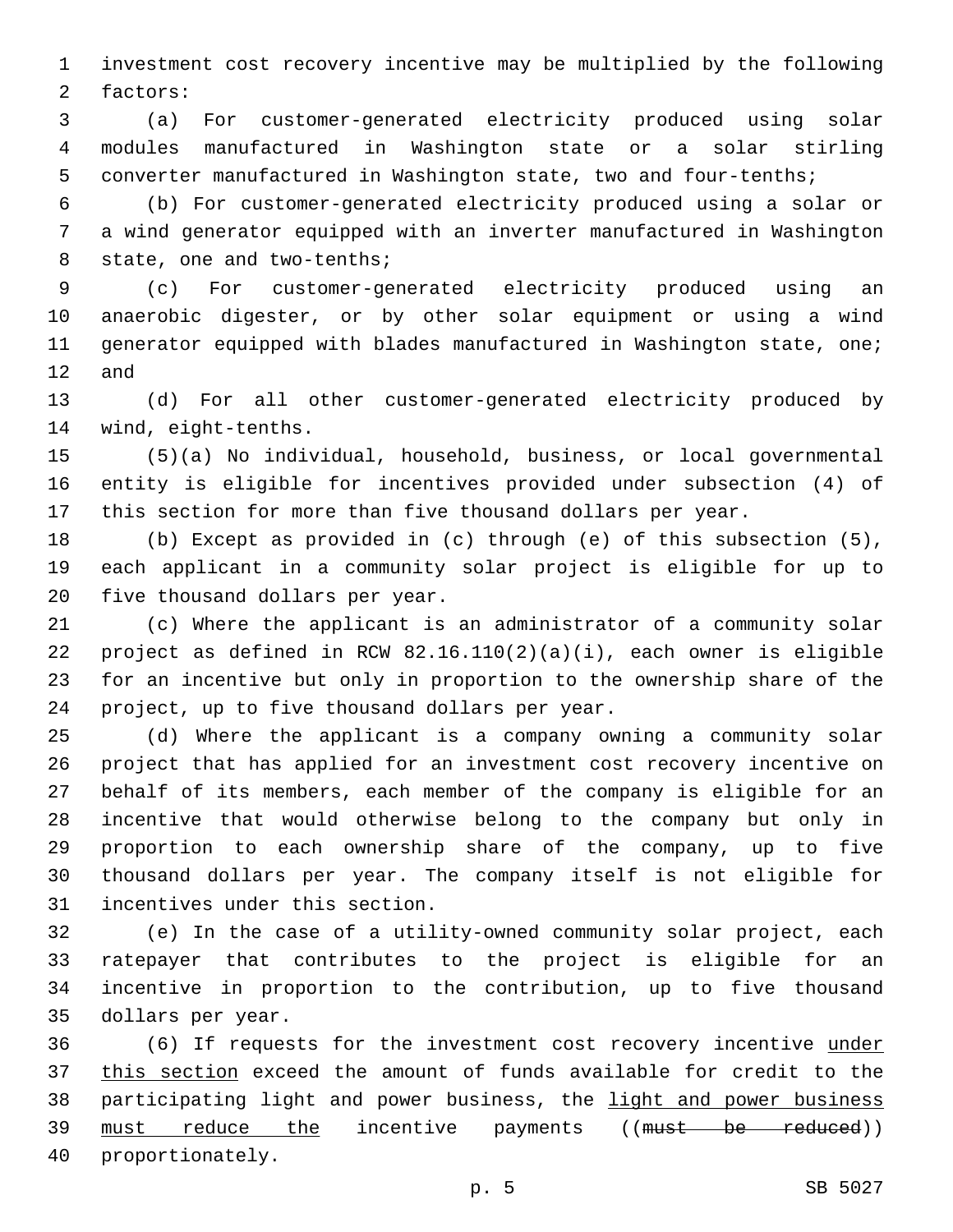(7) The climate and rural energy development center at Washington State University energy program may establish guidelines and standards for technologies that are identified as Washington manufactured and therefore most beneficial to the state's 5 environment.

 (8) The environmental attributes of the renewable energy system belong to the applicant, and do not transfer to the state or the light and power business upon receipt of the investment cost recovery 9 incentive.

 (9) No incentive may be paid under this section for kilowatt-hours generated before July 1, 2005, or after June 30, 2020.

 (10) Beginning July 1, 2017, program management, technical 13 review, and tracking responsibilities of the department under this section are transferred to the Washington State University extension energy program. At the earliest date practicable, the department must transfer all records necessary for the administration of the 17 remaining incentive payments due under this section to the Washington State University extension energy program.

 **Sec. 3.** RCW 82.16.130 and 2010 c 202 s 3 are each amended to read as follows:20

21 (1) A light and power business ((shall)) must be allowed a credit against taxes due under this chapter in an amount equal to 23 ((investment cost recovery)) incentive payments made in any fiscal year under RCW 82.16.120 and section 5 of this act.

 $(2)$  The credits ((shall)) must be taken in a form and manner as required by the department. The credit under this section for the 27 fiscal year may not exceed ((one-half)) one percent of the businesses' taxable power sales due under RCW 82.16.020(1)(b) or 29 ((one)) two hundred fifty thousand dollars, whichever is greater. ((Incentive payments to participants in a utility-owned community solar project as defined in RCW 82.16.110(2)(a)(ii) may only account for up to twenty-five percent of the total allowable credit. Incentive payments to participants in a company-owned community solar project as defined in RCW 82.16.110(2)(a)(iii) may only account for up to five percent of the total allowable credit.))

 (3) The credit may not exceed the tax that would otherwise be due 37 under this chapter. Refunds ( $(\text{shall})$ ) may not be granted in the place of credits. Expenditures not used to earn a credit in one fiscal year may not be used to earn a credit in subsequent years.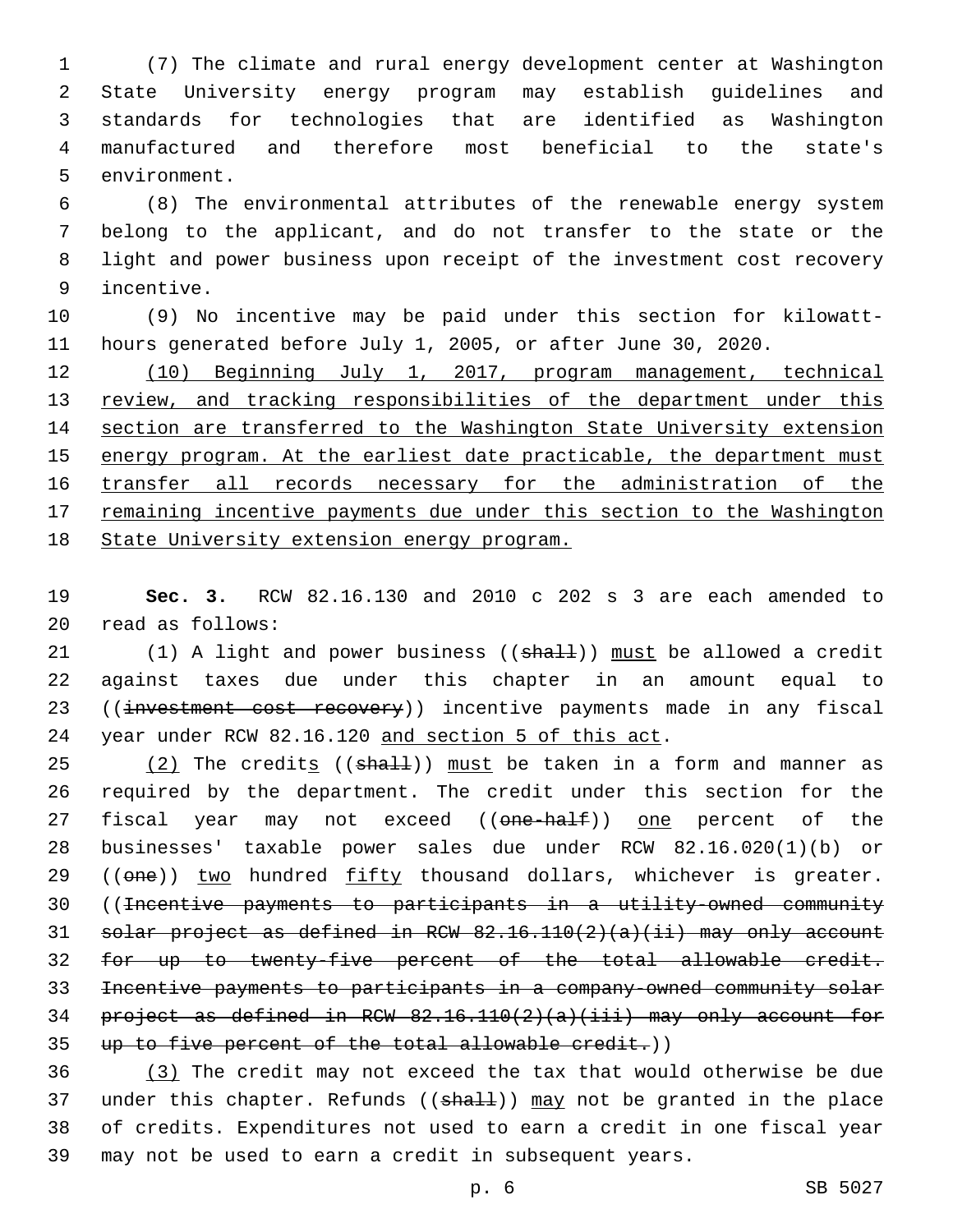(( $(2)$ )) (4) For any business that has claimed credit for amounts that exceed the correct amount of the incentive payable under RCW 82.16.120 or, for payments made after July 1, 2017, that exceed the amount reported to the utility as payable by the Washington State University extension energy program as provided under section 5(17) of this act, the amount of tax against which credit was claimed for 7 the excess payments ((shall be)) is immediately due and payable. The 8 department ((shall)) must assess interest but not penalties on the 9 taxes against which the credit was claimed. Interest ((shall)) must be assessed at the rate provided for delinquent excise taxes under chapter 82.32 RCW, retroactively to the date the credit was claimed, 12 and ((shall)) accrues until the taxes against which the credit was 13 claimed are repaid.

14  $((+3+))$  (5) The amount of credit taken under this section is not confidential taxpayer information under RCW 82.32.330 and is subject 16 to disclosure.

 (6) The right to earn tax credits under this section expires June 30, ((2020)) 2030. Credits may not be claimed after June 30, ((2021)) 19 2031.

 NEW SECTION. **Sec. 4.** A new section is added to chapter 82.16 21 RCW to read as follows:

 The definitions in this section apply throughout this section and section 5 of this act unless the context clearly requires otherwise.

 (1) "Certification" means the authorization issued by the Washington State University energy program establishing a person's eligibility to receive annual incentive payments from the person's 27 utility for a term of ten years.

 (2) "Commercial-scale system" means a renewable energy system with nameplate capacity greater than ten kilowatts.

 (3) "Community solar project" means a solar energy system that has a direct current nameplate generating capacity that is no larger than five hundred kilowatts and meets the eligibility requirements in 33 section 6 of this act.

 (4) "Consumer-owned utility" has the same meaning as in RCW 19.280.020.35

 (5) "Customer-owner" means the owner of a residential-scale or commercial-scale renewable energy system, where such owner is not a utility and such owner either owns the premises on which the renewable energy system is installed, possesses a leasehold interest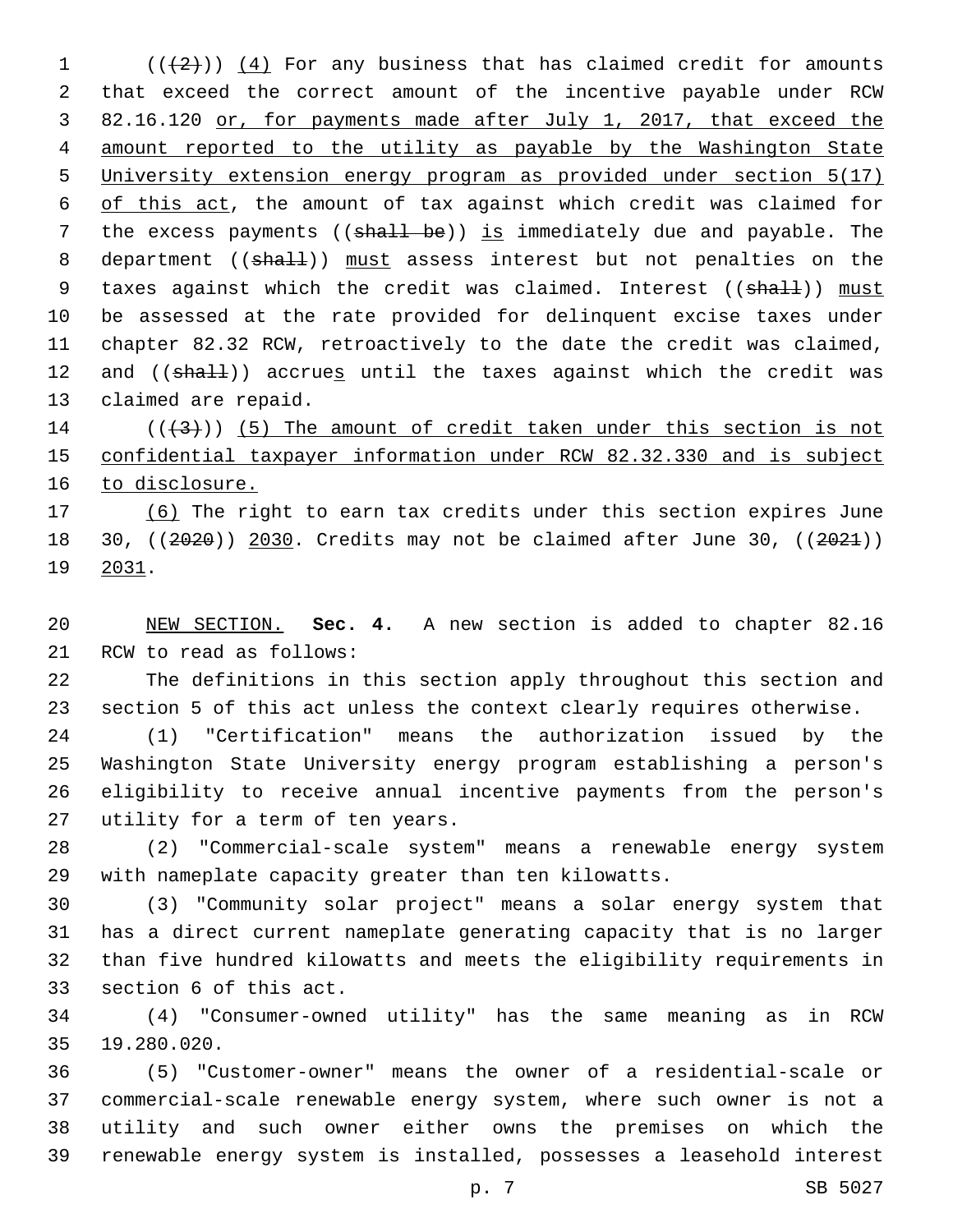in tribal land on which the renewable energy system is installed, or occupies the premises on which the renewable energy system is 3 installed.

(6) "Person" means any person or legal entity.4

 (7) "Renewable energy system" means a solar energy system, an anaerobic digester as defined in RCW 82.08.900, or a wind generator 7 used for producing electricity.

 (8) "Residential-scale system" means a renewable energy system with nameplate capacity of ten kilowatts or less.9

 (9) "Utility" means a consumer-owned utility or investor-owned utility as those terms are defined in RCW 19.280.020.

 (10) "Washington State University energy program" means the Washington State University extension energy program.

 NEW SECTION. **Sec. 5.** A new section is added to chapter 82.16 15 RCW to read as follows:

 (1) Beginning July 1, 2017, the following may apply to the Washington State University extension energy program to receive a certification authorizing the utility serving the situs of a renewable energy system in the state of Washington to remit an annual production incentive for each kilowatt-hour of alternating current electricity generated by the renewable energy system:

 (a) The customer-owner of a residential-scale or commercial-scale 23 renewable energy system;

 (b) The utility, in the case of a utility-owned renewable energy 25 system; or

 (c) The nonprofit organization or utility that administers a community solar project that meets the eligibility requirements outlined in section 7 of this act, which must apply on behalf of each 29 of the project participants.

(2) No certification may be issued under this section for:

 (a) A renewable energy system that was certified under RCW 32 82.16.120; or

 (b) A renewable energy system served by a utility who has elected not to participate in the incentive program, as provided in 35 subsection (3) of this section.

 (3) A utility's participation in the incentive program provided in this section is voluntary. A utility electing to participate in the incentive program must notify the Washington State University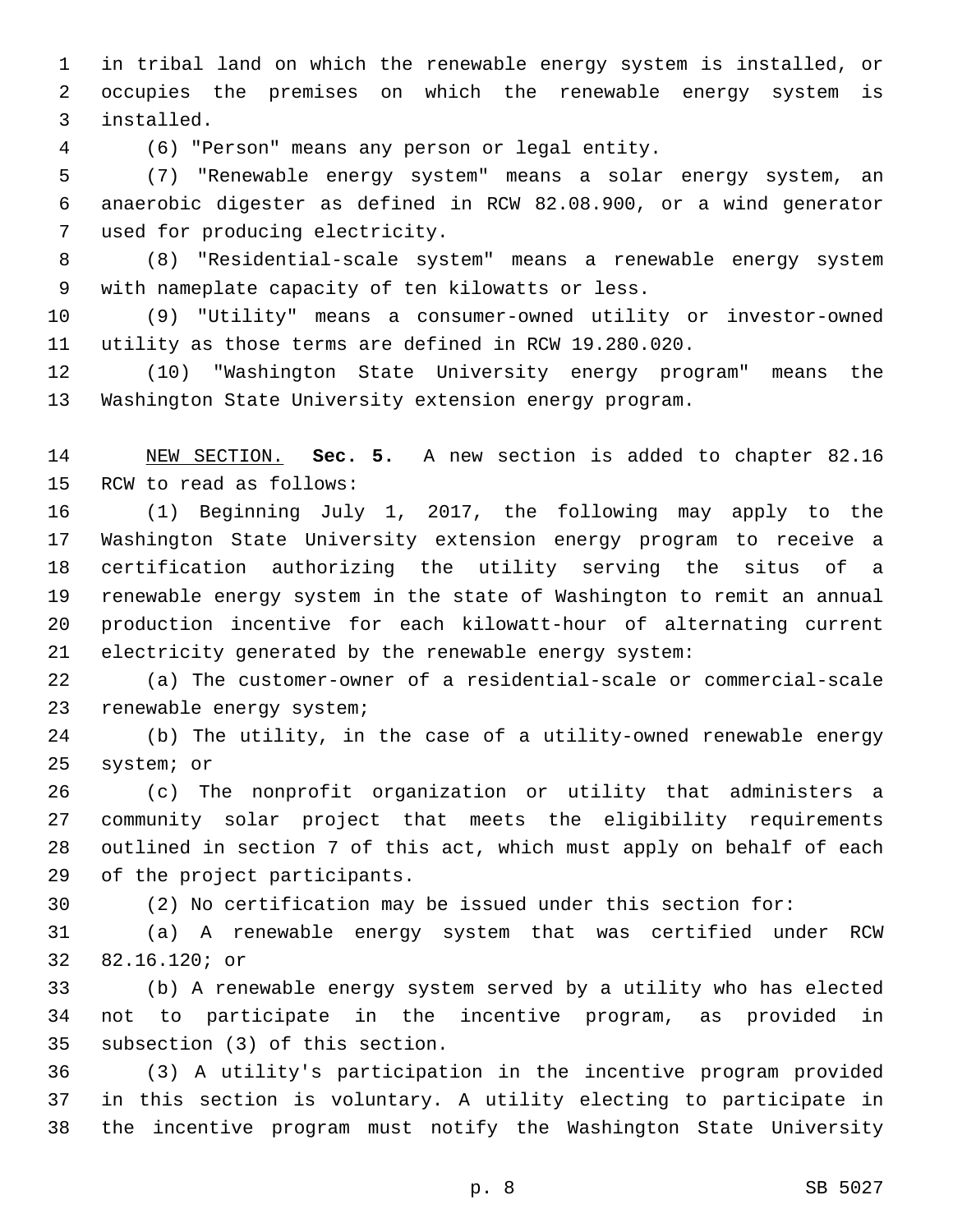energy program of such election in writing by December 1st preceding the calendar year in which the utility will participate.

 (4) The utility may terminate its voluntary participation in the production incentive program by providing notice in writing to the Washington State University energy program to cease issuing new certifications for renewable energy systems that would be served by 7 that utility.

 (a) A utility's notice of termination of participation is effective after fifteen days, at which point the Washington State University energy program may not accept new applications for certification from renewable energy systems that would be served by 12 that utility.

 (b) Upon receiving a utility's notice of termination of participation in the incentive program, the Washington State University energy program must report on its web site that renewable energy systems that would be served by that utility are no longer eligible to receive new certification for a renewable energy system.

 (c) A utility's termination of participation does not affect the utility's obligation to continue to make annual incentive payments to 20 systems that have already been certified.

 (d) The Washington State University energy program must continue to process and issue certifications for renewable energy systems that were received by the Washington State University energy program before the effective date of the notice of termination.

 (e) A utility that has terminated participation in the program may resume participation upon filing notice with the Washington State 27 University energy program.

 (5) The Washington State University energy program may only certify a renewable energy system that meets the following 30 eligibility criteria:

 (a) The renewable energy system is connected to equipment capable of measuring the electricity production of the system and interconnects with the utility's system in a manner that allows the utility, or the customer at the utility's option, to measure and report electronically to the Washington State University energy program the total amount of electricity produced on the premises.

 (b) If the renewable energy system is a solar energy system, the manufacturer, as the term is defined in section 8 of this act, is registered as a participant in the solar module recycling program 40 described in section 8 of this act.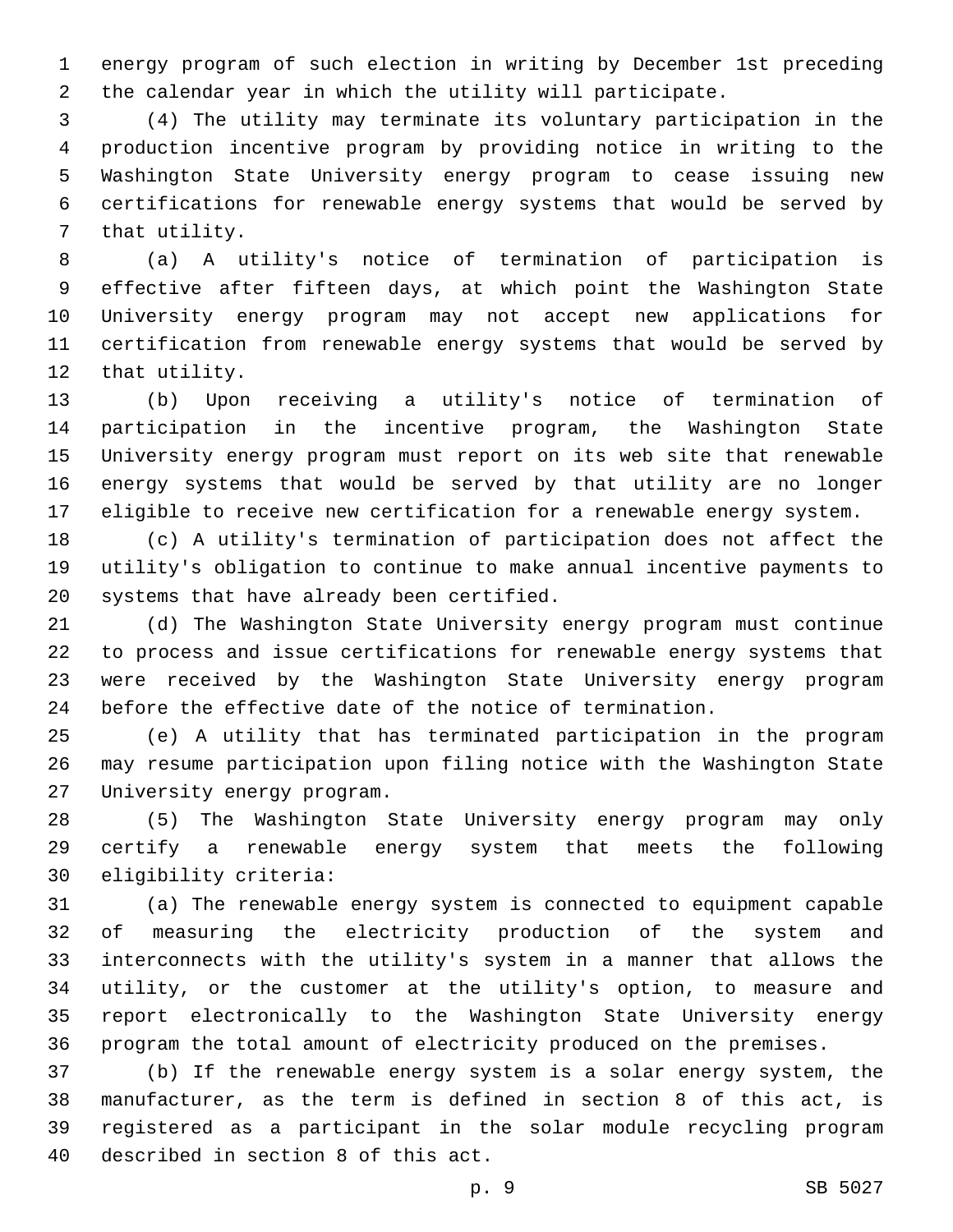(6) No renewable energy system is eligible for certification to receive annual incentive payments provided under this section for 3 more than the following amounts:

 (a) Five thousand dollars for a system with under ten kilowatts 5 nameplate capacity;

 (b) Five thousand dollars per community solar project 7 participant;

 (c) Five hundred dollars per kilowatt or twenty-five thousand dollars, whichever is less, for any system other than a community 10 solar project that is ten kilowatts or larger.

 (7) No person may be a participant in more than one community solar project per meter for which the person is a meter holder.

 (8)(a) To obtain certification to receive the annual production incentive payments provided in this section for electricity produced by a renewable energy system, a person must submit to the Washington State University energy program an application, which must include, 17 but is not limited to, the following:

 (i) An affidavit that the applicant has not previously received a certification from the department under RCW 82.16.120 entitling any person to receive annual incentive payments for electricity generated 21 by the renewable energy system;

 (ii) A statement of the amount of annual electricity production expected from the renewable energy system and an estimate of the 24 annual electrical demand of the premises;

 (iii) Except as provided in (b) of this subsection, the date that the renewable energy system received its final electrical inspection from the applicable local jurisdiction, as well as a copy of the 28 permit; and

 (iv) Any other information the Washington State University energy program deems necessary in determining eligibility and incentive levels, administering the program, tracking progress toward achieving the limits on program participation established in RCW 82.16.130, or facilitating the review of the performance of the tax preferences by the joint legislative audit and review committee, as described in 35 section 7 of this act.

 (b) The Washington State University energy program may waive the requirement in (a)(iii) of this subsection, accepting an application and granting certification prior to proof of completed construction of a renewable energy system. A certification issued pursuant to the authority of this subsection (8)(b) will expire one hundred eighty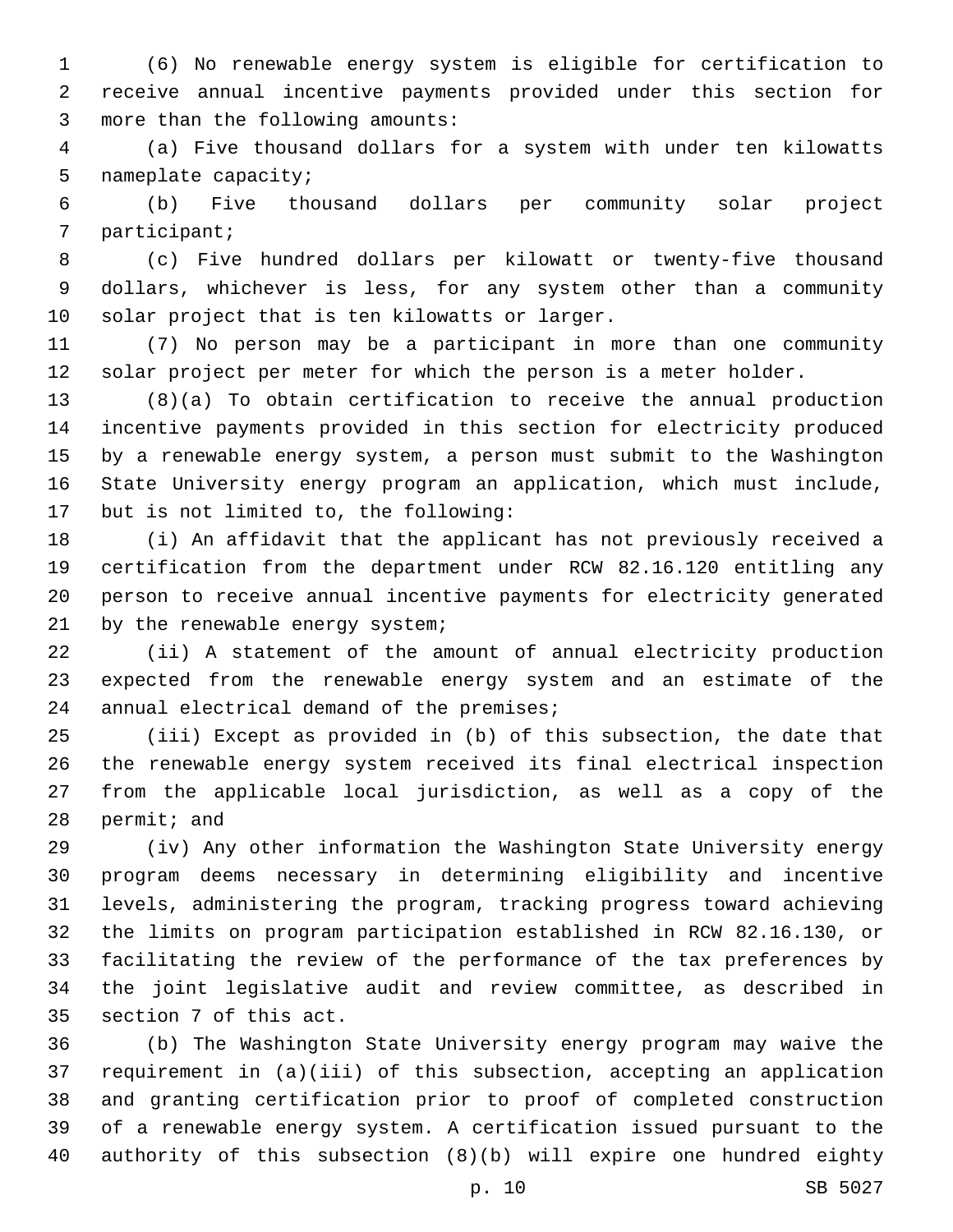days after the certification's issuance, unless prior to that time the applicant submits proof of the final electrical inspection from 3 the applicable local jurisdiction.

 (9) Within thirty days of receipt of the application for certification, the Washington State University energy program must notify the applicant and the utility serving the situs of the system, by mail or electronically, of whether certification has been granted. The certification notice must state the rate to be paid per kilowatt- hour of electricity generated by the renewable energy system, as provided in subsection (11) of this section, subject to any applicable cap on total annual payment provided in subsection (6) of 12 this section.

 (10) Certification is valid for ten years and may not be retroactively changed, except it may be adjusted in response to later discovered errors in the original application or certification. Certification of a renewable energy system follows the system with the transfer of property if the owner of the renewable energy system notifies the Washington State University energy program of the transfer and the customer-owner provides an interconnection agreement signed by the new customer-owner and the utility serving the 21 premises.

 (11) The Washington State University energy program must determine the total incentive rate for a new renewable energy system certification by adding to the base rate any applicable bonus rates.

 (a) For new systems certified between July 1, 2017, and December 31, 2017, the base incentive rate available under this section, payable for a period of ten years from the date that a system commences operation, per kilowatt-hour generated by the renewable energy system, is sixteen cents per kilowatt-hour for a residential- scale renewable energy system or community solar project and ten cents per kilowatt-hour for a commercial-scale renewable energy 32 system.

 (b) In 2018, a bonus rate must be available that is twelve cents per kilowatt-hour for electricity generated by a renewable energy system with solar modules made in Washington or with a wind turbine 36 or tower that is made in Washington.

 (c) For new system certifications beginning in calendar year 2018, the base rates and the bonus rates for made in Washington systems and smart inverters must decline as follows: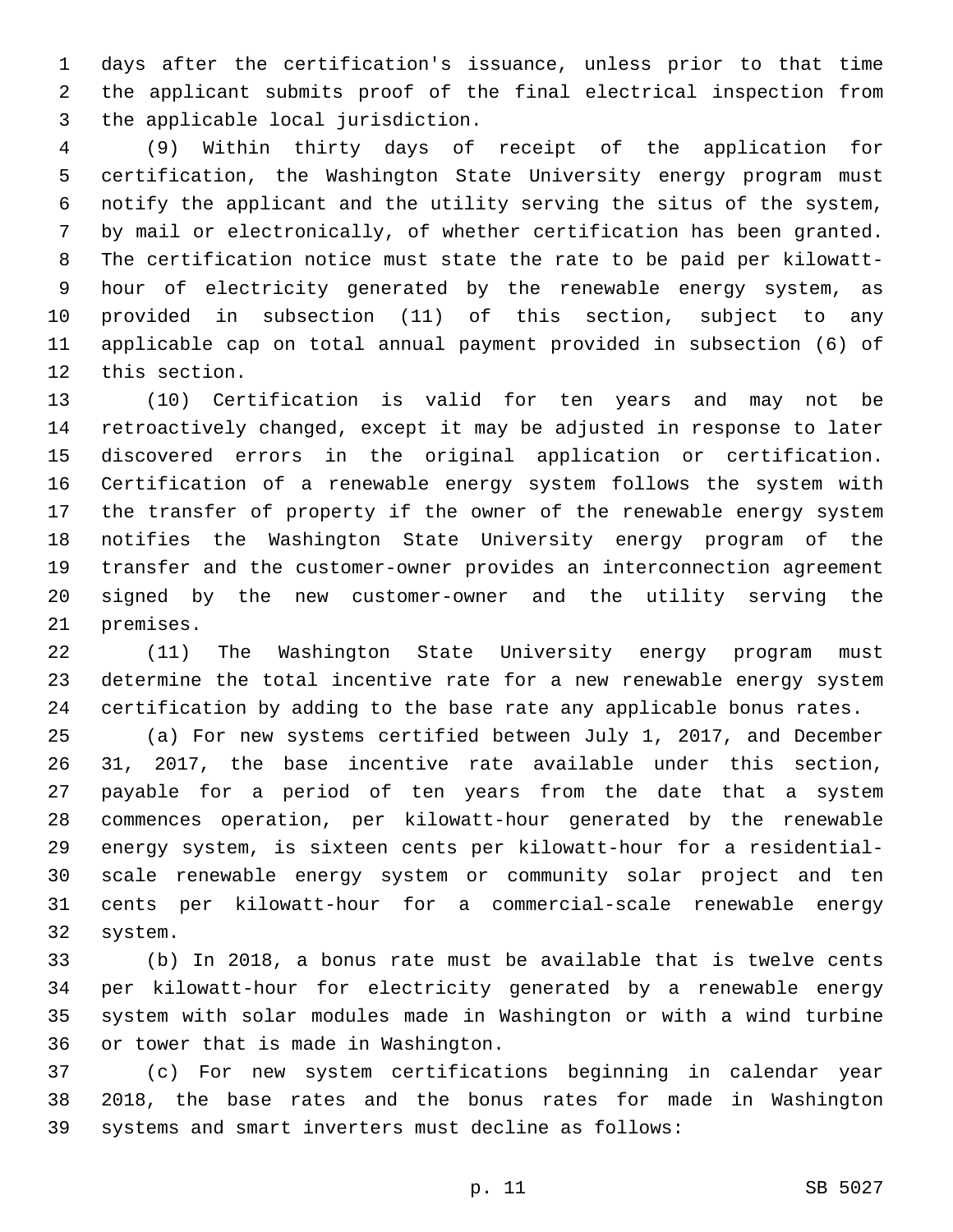| 1 | Calendar      | Base rate - | Base rate - | Made in    |
|---|---------------|-------------|-------------|------------|
| 2 | year of       | residential | commercial  | Washington |
| 3 | system        | and         |             | bonus      |
| 4 | certification | community   |             |            |
| 5 |               | solar       |             |            |
| 6 |               | projects    |             |            |
| 7 | 2018          | \$0.150     | \$0.100     | \$0.120    |
| 8 | 2019          | \$0.135     | \$0.085     | \$0.105    |
| 9 | 2020          | \$0.110     | \$0.070     | \$0.090    |

 (d) For purposes of this section, the Washington State University energy program must define when a renewable energy system commences 12 operation.

 (12) The Washington State University energy program must cease to 14 issue new certifications:

 (a) For community solar projects in any fiscal year that twenty- five percent of available funds for credit that year under this section have been allocated to community solar projects; and

 (b) For any additional renewable energy system served by a utility if certification is likely to result in incentive payments by that utility exceeding the utility's available funds for credit under 21 RCW 82.16.130.

 (13) If the Washington State University energy program ceases issuing new certifications during a fiscal year or biennium as provided in subsection (12) of this section, in the following fiscal year or biennium, or when additional funds are available for credit such that the thresholds described in subsection (12) of this section are no longer exceeded, the Washington State University energy program must resume issuing new certifications using a method of awarding certifications that results in equitable and orderly 30 allocation of benefits to applicants.

 (14) In order to begin to receive annual incentive payments, a person who has been issued a certification for the incentive as provided in subsection (9) of this section must submit the certification to the utility serving the situs of the system.

 (15) The Washington State University energy program must establish a list of equipment that is eligible for the bonus rates described in subsection (11) of this section. The Washington State University energy program must, in consultation with the department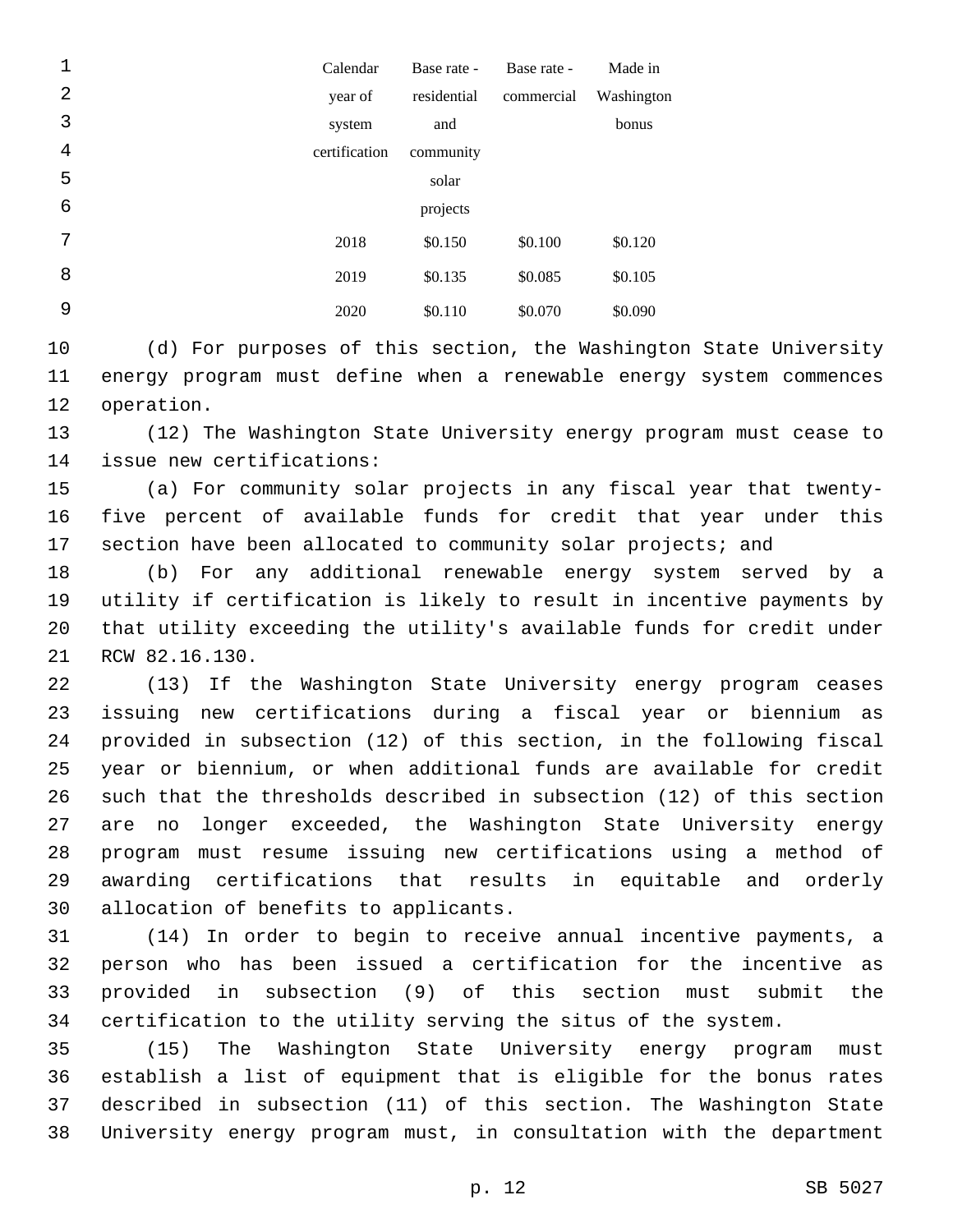of commerce, develop technical specifications and guidelines to ensure consistent and predictable determination of eligibility. A solar module is made in Washington for purposes of receiving the bonus rate only if the lamination of the module takes place in Washington. A wind turbine is made in Washington only if it is powered by a turbine or built with a tower manufactured in 7 Washington.

 (16) The manufacturer of a renewable energy system component subject to a bonus rate under subsection (11) of this section may apply to the Washington State University energy program to receive a determination of eligibility for such bonus rates. The Washington State University energy program must publish a list of components that have been certified as eligible for such bonus rates. The Washington State University energy program may assess an equipment 15 certification fee to recover its costs.

 (17) Annually, the applicant or the utility, at the utility's option, must electronically report to the Washington State University energy program the amount of gross kilowatt-hours generated by each renewable energy system since the prior annual report.

 (18)(a) The Washington State University energy program must calculate for the year and provide to the utility the amount of the incentive payment due to each participant and the total amount of credit against tax due available to the utility under RCW 82.16.130 that has been allocated as annual incentive payments. Upon notice to the Washington State University energy program, a utility may opt to directly perform this calculation and provide its results to the 27 Washington State University energy program.

 (b) No person is eligible for incentive payments under this section for electricity generated in excess of the estimated kilowatt-hours to be consumed annually at the metered location, 31 except in the case of a community solar project.

 (c) If the Washington State University energy program identifies an abnormal production claim, it must notify the utility and the applicant and recommend withholding payment until the applicant has demonstrated that the production claim is accurate and valid.

 (19) Within sixty days of receipt of the information required under subsection (18)(a) of this section from the Washington State University energy program, the utility must issue the incentive 39 payment.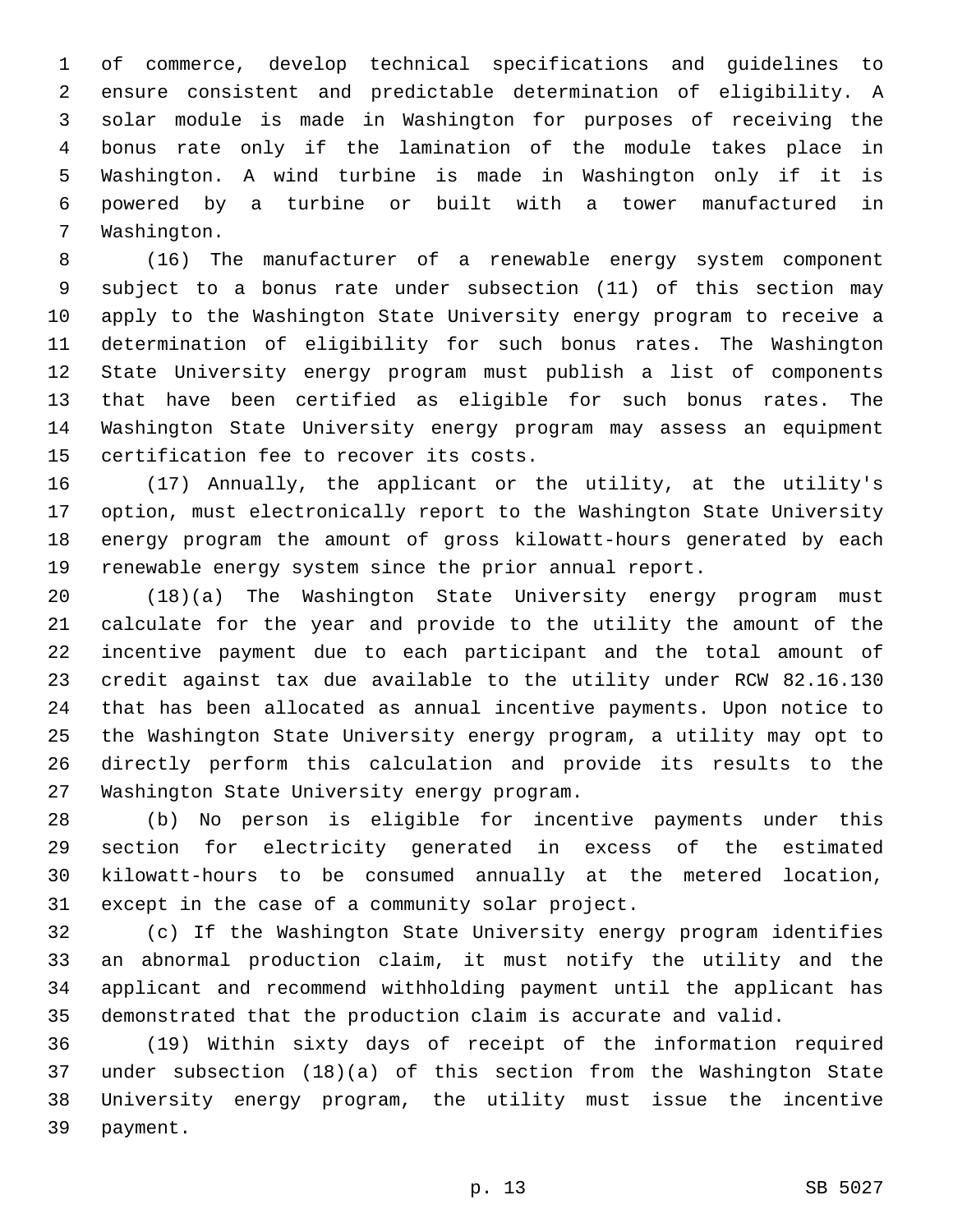(20) The Washington State University energy program must post on its web site and update quarterly a report, by utility, of:

 (a) The certification limits for various system types and sizes established under subsection (12) of this section; and

 (b) An estimate of the amount of credit that has not yet been allocated for incentive payments under each utility's credit limit and remains available for new renewable energy system certifications.

 (21) Persons receiving incentive payments under this section must keep and preserve suitable records as may be necessary to determine the amount of incentive payments applied for and received. The Washington State University energy program may direct a utility to cease issuing incentive payments if the records are not made available for examination upon request. A utility receiving such a directive is not liable to the recipient for any incentive payments or other damages for ceasing payments pursuant to the directive.

 (22) The nonpower attributes of the renewable energy system belong to the customer who hosts the system or, in the case of a community solar project, the participant, unless, in the case of a utility-owned system, the contract clearly specifies that the 20 attributes will be retained by the utility.

 (23) All lists, technical specifications, determinations, and guidelines developed under this section must be made publicly 23 available online.

 (24) No certification may be issued under this section after June 25 30, 2020.

 (25) The Washington State University energy program may establish fees to recover all or a portion of its costs in administering the 28 incentive program.

 (26) The Washington State University energy program may, through a public process, develop any program requirements and policies necessary for the administration of this section, RCW 82.16.120, and section 6 of this act. The department of revenue is authorized, in consultation with the Washington State University energy program, to adopt any rules necessary for administration of the program.

 (27) Applications, certifications, requests for incentive payments under this section, and the information contained therein are not deemed tax information under RCW 82.32.330 and are subject to disclosure.38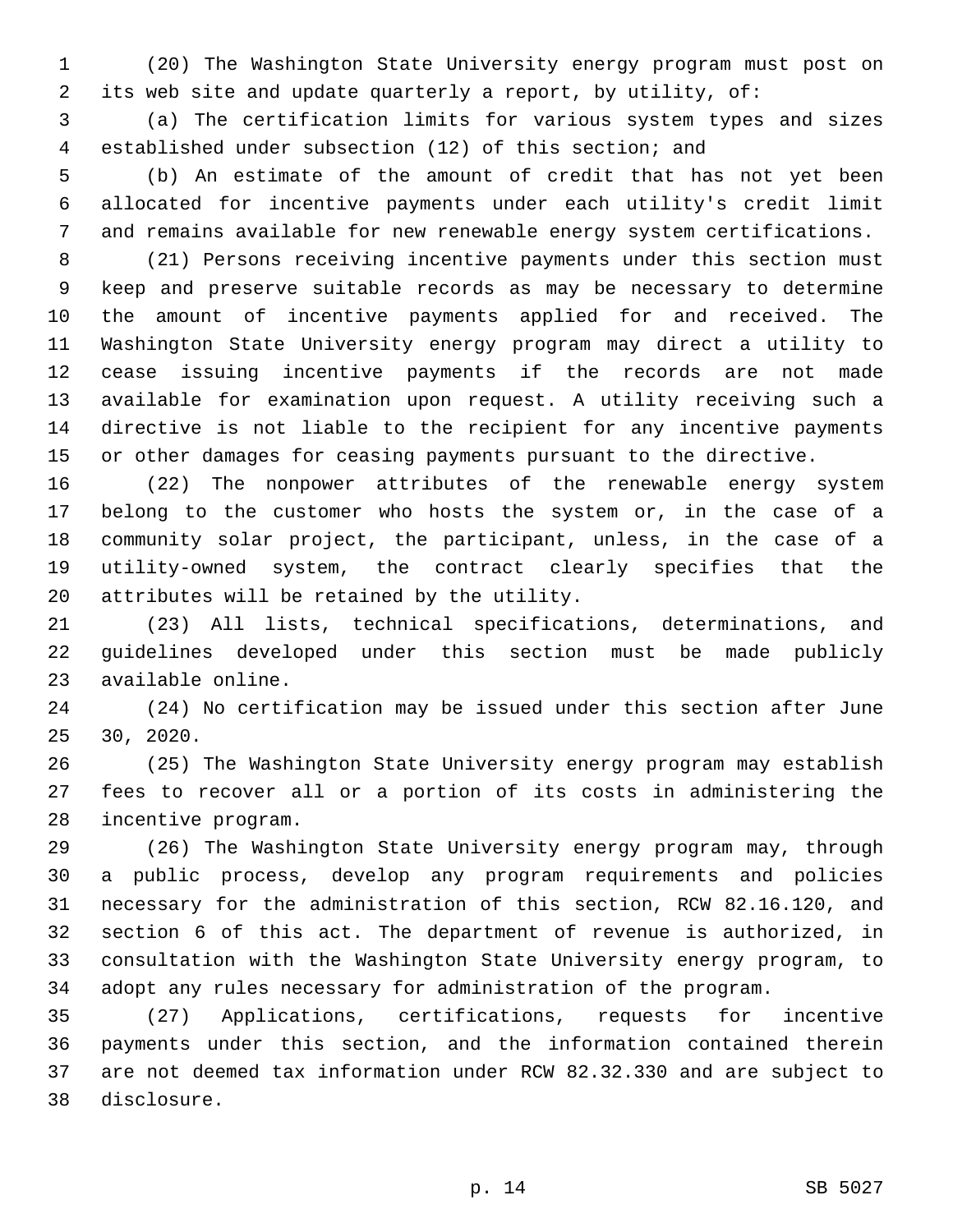NEW SECTION. **Sec. 6.** A new section is added to chapter 82.16 2 RCW to read as follows:

 (1) Beginning July 1, 2017, a utility or nonprofit organization is eligible to organize and administer a community solar project as 5 provided in this section.

 (2) The purpose of the community solar project is to facilitate broad community investment and access to solar power by utility customers who might otherwise not be able to directly invest in or 9 access the benefits of solar power.

 (a) A utility or nonprofit organization participating in a community solar project is encouraged to consult with low-income housing providers to identify projects reasonably expected to contribute to broader community participation in the benefits 14 conferred by this tax preference.

 (b) In consultation with the Washington State University extension energy program, each utility organizing and administering a community solar project must establish and publish procedures to ensure that the electric utility's program is consistent with the 19 purpose of this section.

 (c) Each utility or nonprofit organization administering a community solar project must do so in a transparent manner that allows for fair and nondiscriminatory opportunity for participation 23 by utility customers.

(3) A community solar project must have:24

 (a) A direct current nameplate capacity that is no more than five 26 hundred kilowatts; and

 (b) At least ten participants, each of which is a customer of the utility providing service at the situs of the community solar 29 project.

 (4) If the community solar project is organized and administered by a nonprofit organization, the nonprofit organization must submit a project proposal, including a business plan, to the Washington State 33 University extension energy program.

 (a) Before January 1, 2018, the Washington State University extension energy program must publish guidelines that the Washington State University extension energy program will use in determining eligibility of projects submitted under this subsection (4).

 (b) In determining whether a project submitted under this subsection by a nonprofit organization is eligible to receive the incentive provided in section 5 of this act, the Washington State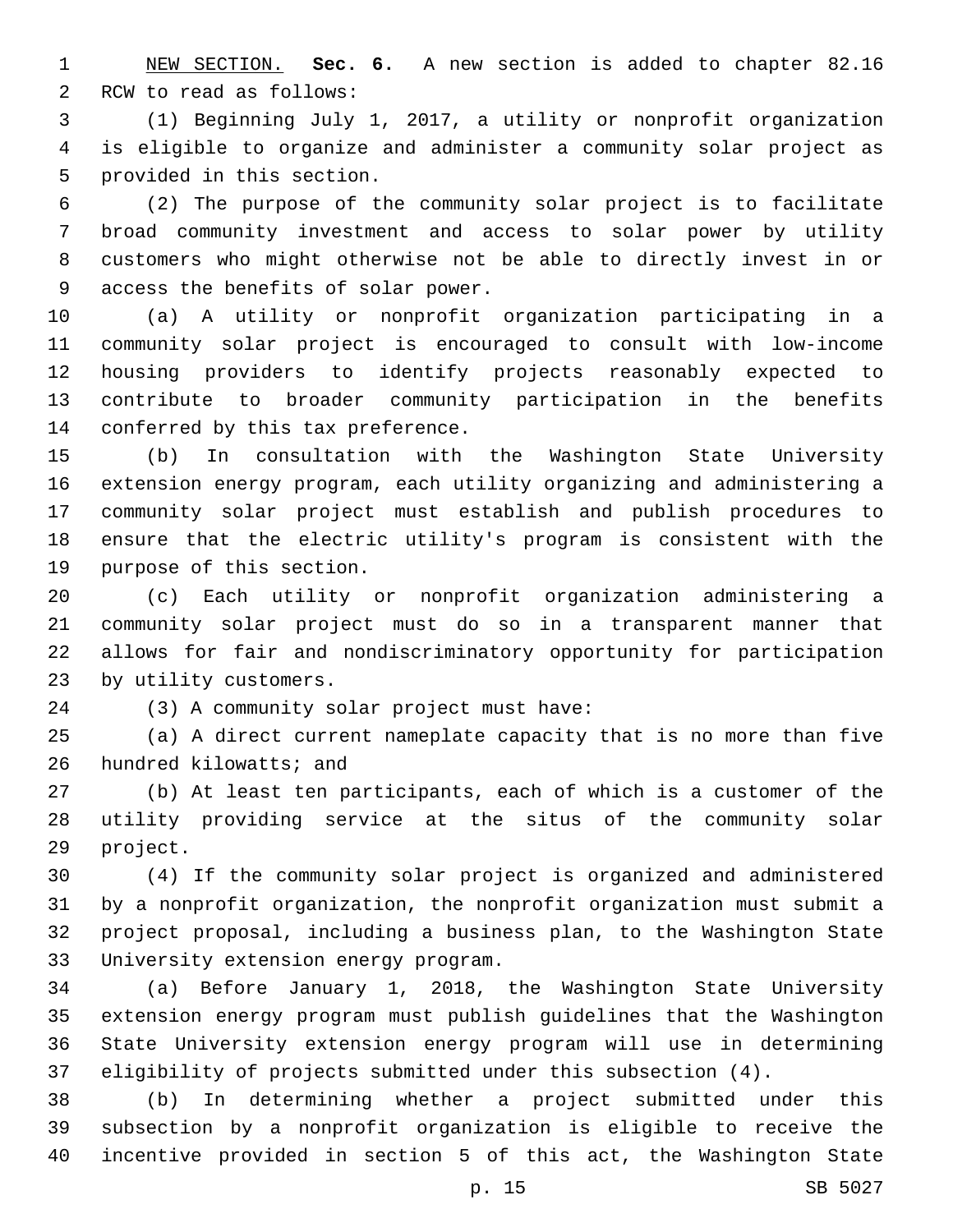University extension energy program must consider the extent to which the project will expand access in the solar marketplace to a greater range of participants, increase the cost-effectiveness of the state investment, afford a benefit to low-income individuals, and achieve any other objectives consistent with the purposes of this chapter.

 (5) The utility or nonprofit organization administering a community solar project may establish a reasonable fee to cover costs incurred in organizing and administering the community solar project. Project participants, prior to making the commitment to participate in the project, must be given clear and conspicuous notice of the portion of the incentive payment that will be used for this purpose.

 (6) A utility may use a portion of the total incentive payment provided under this section for a community solar project, up to two cents per kilowatt-hour, to subsidize programs that broaden access to solar power or ownership of solar energy systems by low-income customers, if so authorized through a public process by the 17 commission or governing body.

 NEW SECTION. **Sec. 7.** A new section is added to chapter 82.16 19 RCW to read as follows:

 (1) This section is the tax preference performance statement for the tax preference and incentives created under RCW 82.16.130 and section 5 of this act. This performance statement is only intended to be used for subsequent evaluation of the tax preference and incentives. It is not intended to create a private right of action by any party or be used to determine eligibility for preferential tax 26 treatment.

 (2) The legislature categorizes the tax preference and incentive created in section 5 of this act as intended to induce certain designated behavior by taxpayers, as indicated in RCW 82.32.808(2)(a), and to create or retain jobs, as indicated in RCW  $31 \quad 82.32.808(2)(c)$ .

(3) The legislature's public policy objectives are:

 (a) To increase and improve utilization of clean energy 34 technology in Washington; and

 (b) To increase the number of jobs in and enhance the sustainability of the clean energy technology industry in Washington.

 (4) It is the legislature's intent to provide the incentives in section 5 of this act and RCW 82.16.130 in order to reduce the costs associated with installing and operating clean energy systems by

p. 16 SB 5027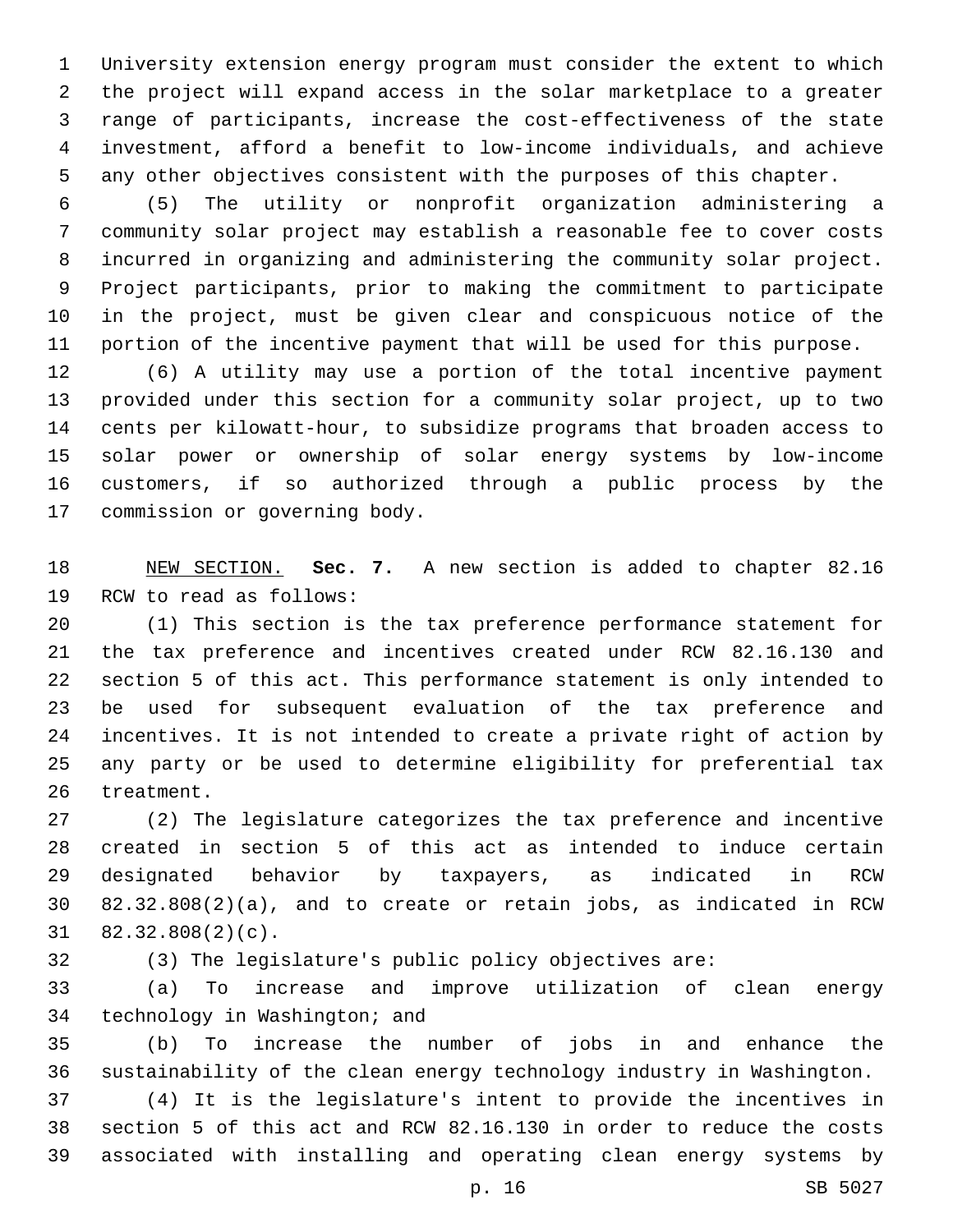persons or entities receiving the incentive and to reduce the costs for providing those incentives by entities receiving a credit under RCW 82.16.130, thereby increasing the ability for clean energy technology firms to access the energy market and expand their operations in Washington and increasing the number of jobs in the clean energy technology industry in Washington.6

 (5) As part of its 2019 tax preference reviews conducted under chapter 43.136 RCW, the joint legislative audit and review committee must review the tax preferences and incentives in section 5 of this act and RCW 82.16.130. The legislature intends for the legislative auditor to determine that the incentive has achieved its desired outcome and no extension of the tax preference is necessary if the 13 following performance milestones are met:

 (a) Installation of one hundred sixty-five megawatts of solar 15 photovoltaic capacity in Washington by 2020;

 (b) A five-fold increase in residential wind power and three-fold increase in commercial distributed and community wind power, as 18 compared to 2014 levels;

 (c) Growth of solar-related employment, as evidenced by an increase in the total number and per capita rate of solar energy- related jobs in Washington, as reported by a relevant trade association in the state and achievement of an improved national ranking for solar energy-related employment and per capita solar energy-related employment, as reported in a nationally recognized 25 report;

 (d) Creation of a system for capturing data about installed solar systems that can be transferred to utilities, so that utilities can see solar systems as a fleet and manage them with other generation 29 resources; and

 (e) Creation and propagation of tools for utilities that give them greater situational viewability of what customers' capital investments are being made behind the electricity meter and better understanding of how such investments might fit together efficiently 34 into a ten-year distributed energy resource plan.

 (6) The legislative auditor must include in its 2019 report to the legislature an overview of market conditions for solar energy system installation in the state and an analysis of how expiration of the tax preference provided in section 5 of this act and RCW 82.16.130 may affect the continued development of a sustainable solar industry in Washington. The legislative auditor should consider the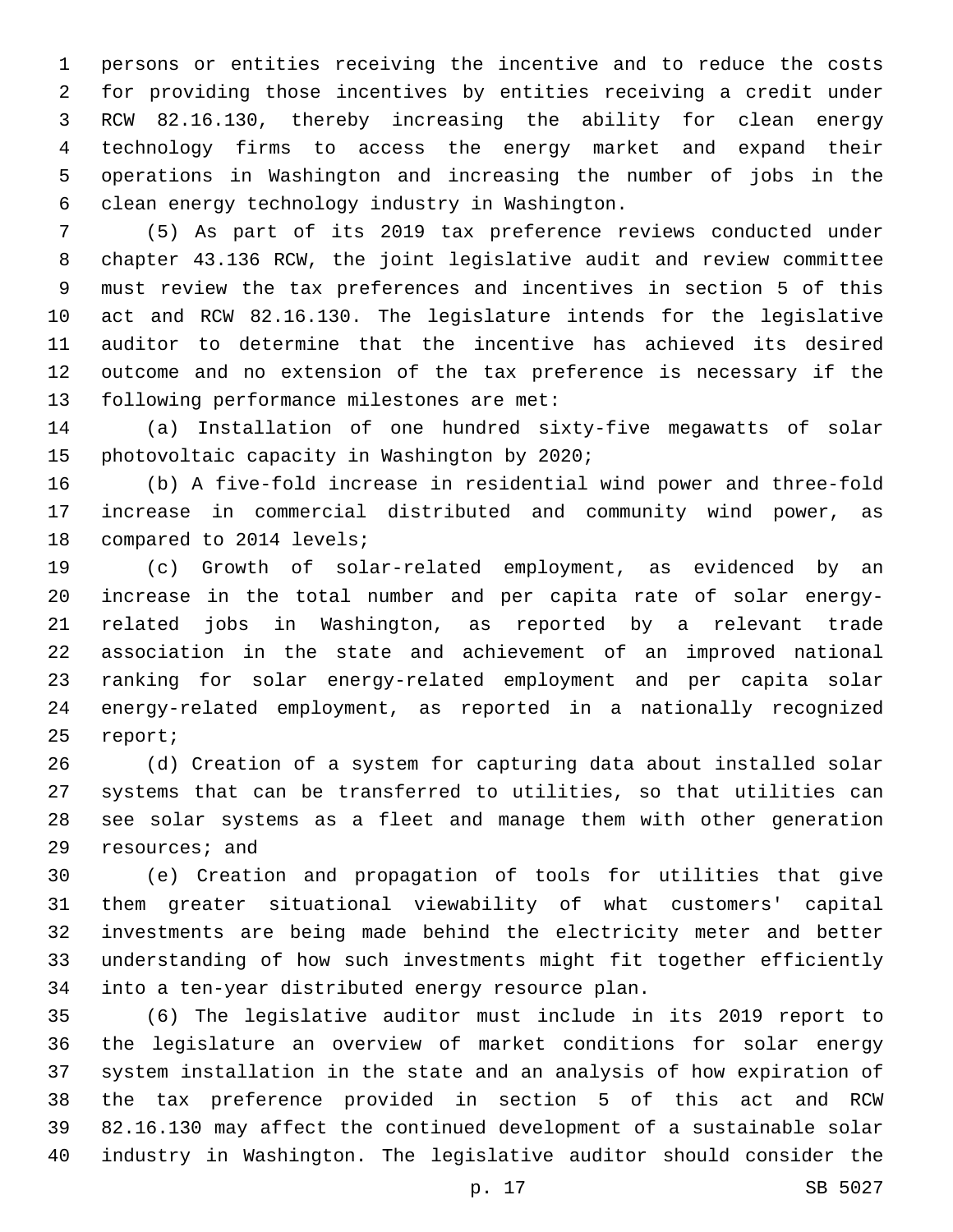levelized cost of solar energy systems installed in 2019, the payback period for such systems for a person or entity installing the system, with or without the solar production incentive, and the average contribution of the state of Washington to the total levelized cost of a solar energy system for a person benefiting from the tax preference, as compared to the average contribution of other states with comparable insolation levels that provide solar production tax 8 incentives.

 (7) In order to obtain the data necessary to perform the review, the joint legislative audit and review committee may refer to the data collected by the Washington State University extension energy program and the department under the application and certification process established in section 5 of this act, and may obtain employment data from the employment security department.

 (8) The Washington State University extension energy program is encouraged to collect, through the application process, data from persons receiving the incentive payments created in section 5 of this act, as necessary, and may collect data from other interested persons to report on progress toward achieving the performance milestones 20 listed in subsection (5) of this section.

 (9) All recipients of tax credits or incentive payments awarded under this chapter must provide any data requested by the Washington State University extension energy program or the joint legislative audit and review committee. Failure to comply may result in the loss of a tax credit award or incentive payment in the following year.

 NEW SECTION. **Sec. 8.** A new section is added to chapter 70.95N 27 RCW to read as follows:

 (1) The legislature finds that a convenient, safe, and environmentally sound system for the decommissioning and recycling of solar modules must be established. The legislature further finds that the responsibility for this system must be shared among all stakeholders, with manufacturers financing the decommissioning and 33 recycling system.

 (2) The department must provide guidance for solar module manufacturers on an effective, self-directed solar module collection 36 and recycling program.

 (3)(a) The department must review and approve or disapprove any solar module collection and recycling program plans submitted by a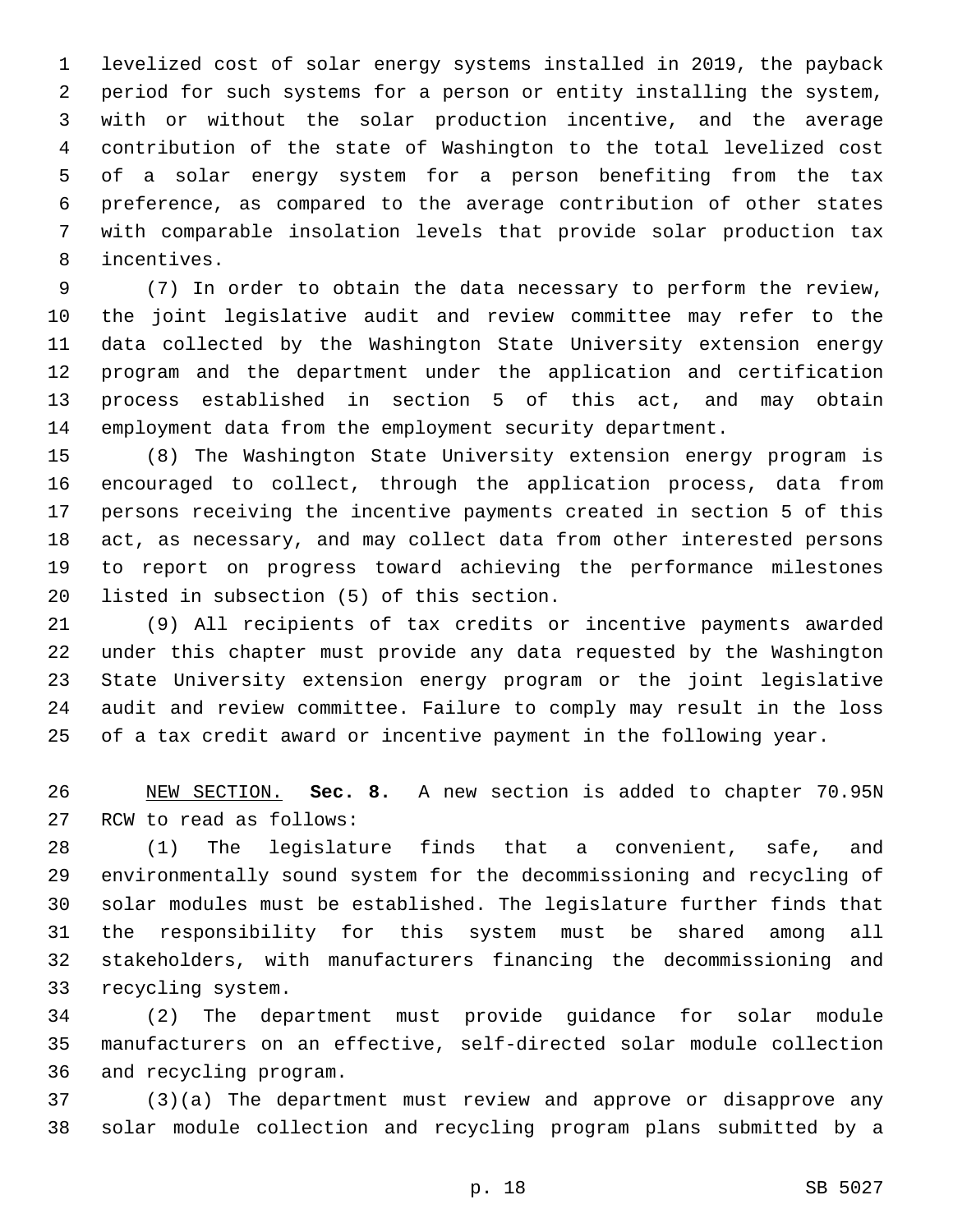manufacturer. The department must approve a manufacturer's plan if it 2 determines that the plan:

 (i) Is reasonably calculated to maximize collection rates and minimize disposal of solar modules or components of solar modules as 5 waste;

 (ii) Is reasonably designed to maximize the amount of material responsibly recycled given the current market circumstances; and

 (iii) Includes a mechanism for financing the collection, 9 transportation, and recycling of solar modules.

 (b) The department may consult with the Washington State University extension energy program concerning solar market conditions and any other information considered necessary to determine if a solar module collection and recycling program is cost-14 effective and protective of the environment.

 (4) Beginning January 1, 2019, in order for a solar energy system to be eligible for incentive payments under section 6 of this act, a manufacturer of the solar module must have a plan filed with the department consistent with the purposes of this section, and must have implemented any financial mechanism identified by the plan as provided in subsection (3)(a)(iii) of this section.

 (5) By February 1, 2018, the department must establish and implement a process to provide guidance described in subsection (2) of this section and plan review and approval described in subsections (3) and (4) of this section and consult with manufacturers that may file a plan prior to the establishment of the plan review and approval process. Upon adoption by the department of a plan review and approval process, the department must expedite review and 28 approval of any previously filed plans.

 (6) The department may collect a fee from participating manufacturers for the plan review and approval process. The fee is to be charged based on the following formula: Department administrative costs divided by the manufacturer's pro rata share of the Washington state solar module sales in the most recent preceding calendar year, based on the best available information or estimate from the Washington State University extension energy program.

 (7) For purposes of this section, "manufacturer" means any person, in business or no longer in business but having a successor in interest, who, irrespective of the selling technique used, 39 including by means of distance or remote sale: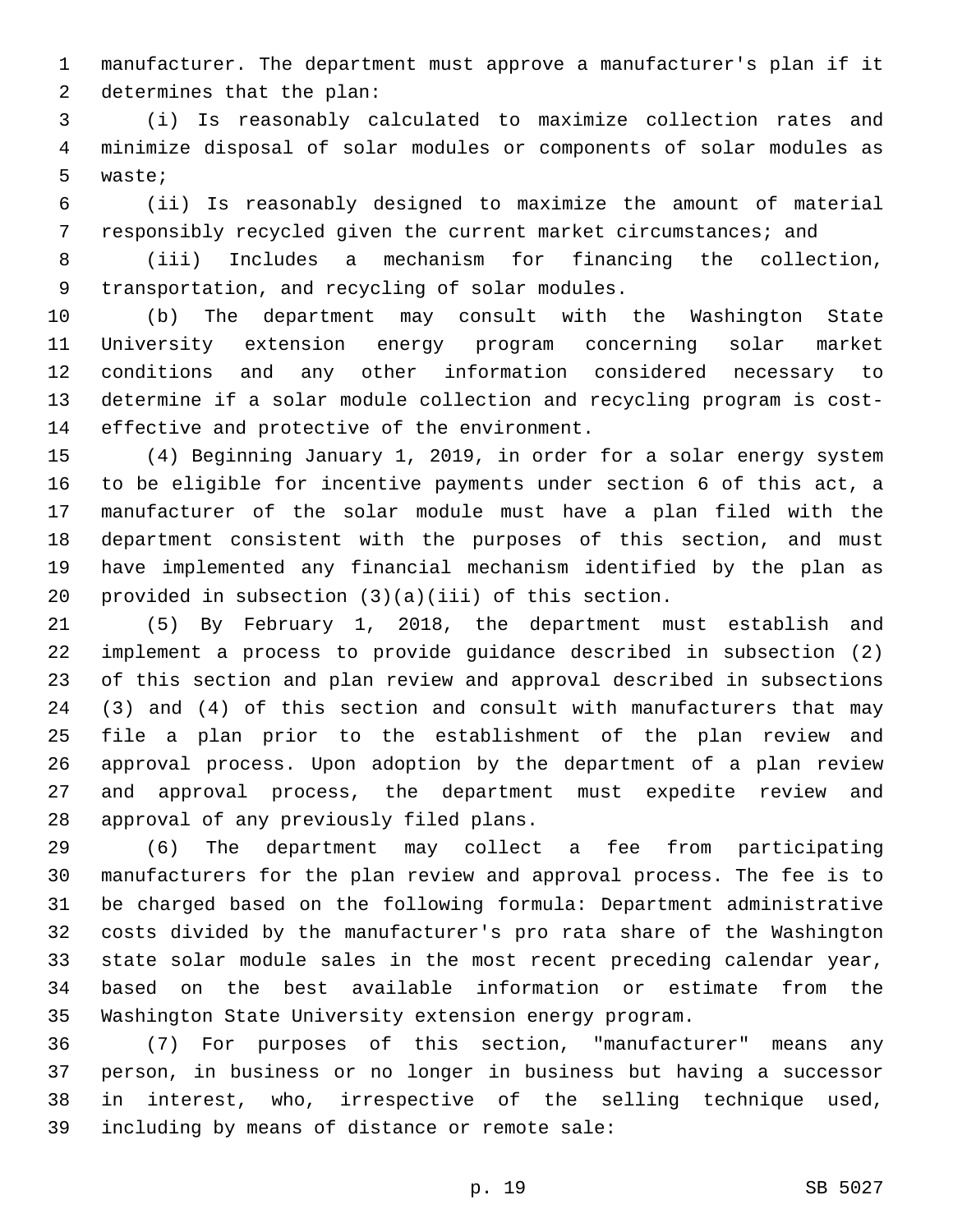(a) Manufactures or has manufactured a solar module under its own 2 brand names for sale in or into this state;

 (b) Assembles or has assembled a solar module that uses parts manufactured by others for sale in or into this state under the 5 assembler's brand names;

 (c) Resells or has resold in or into this state under its own brand names a solar module produced by other suppliers, including retail establishments that sell solar modules under their own brand 9 names;

 (d) Manufactures or manufactured a cobranded solar module product for sale in or into this state that carries the name of both the 12 manufacturer and a retailer;

 (e) Imports or has imported a solar module into the United States that is sold in or into this state. However, if the imported solar module is manufactured by any person with a presence in the United States meeting the criteria of manufacturer under (a) through (d) of 17 this subsection, that person is the manufacturer;

 (f) Sells at retail a solar module acquired from an importer that is the manufacturer as described in (e) of this subsection, and elects to register in lieu of the importer as the manufacturer for 21 those products; or

 (g) Elects to assume the responsibility and register in lieu of a 23 manufacturer as defined under this section.

 **Sec. 9.** RCW 82.08.962 and 2013 2nd sp.s. c 13 s 1502 are each 25 amended to read as follows:

 (1)(a) Except as provided in RCW 82.08.963, purchasers who have paid the tax imposed by RCW 82.08.020 on machinery and equipment used directly in generating electricity using fuel cells, wind, sun, biomass energy, tidal or wave energy, geothermal resources, anaerobic digestion, technology that converts otherwise lost energy from exhaust, or landfill gas as the principal source of power, or to sales of or charges made for labor and services rendered in respect to installing such machinery and equipment, are eligible for an exemption as provided in this section, but only if the purchaser develops with such machinery, equipment, and labor a facility capable of generating not less than one thousand watts of electricity.

 (b) Beginning on July 1, 2009, through June 30, 2011, the tax levied by RCW 82.08.020 does not apply to the sale of machinery and equipment described in (a) of this subsection that are used directly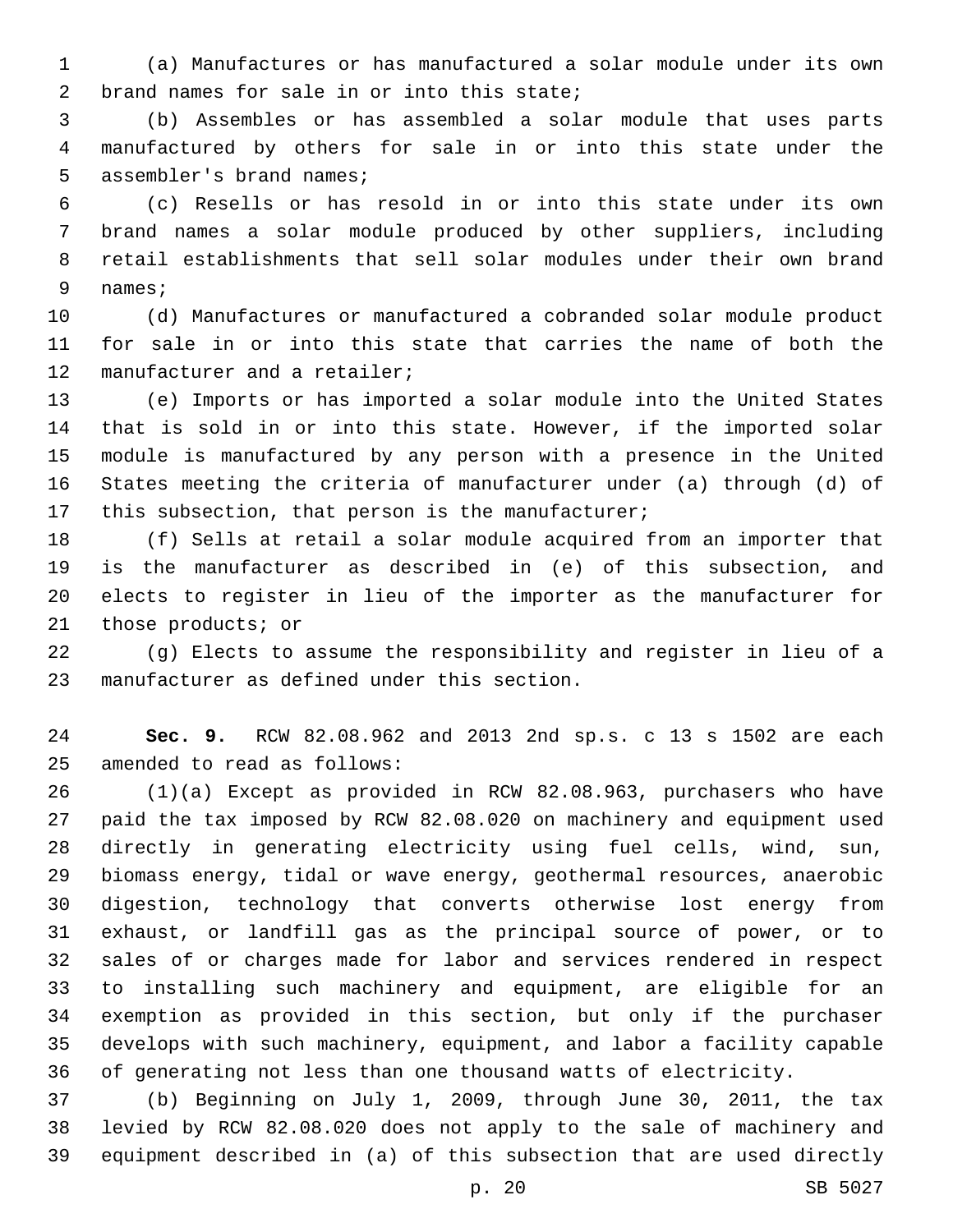in generating electricity or to sales of or charges made for labor and services rendered in respect to installing such machinery and 3 equipment.

 (c) Beginning on July 1, 2011, through January 1, 2020, the amount of the exemption under this subsection (1) is equal to seventy-five percent of the state and local sales tax paid. The purchaser is eligible for an exemption under this subsection (1)(c) 8 in the form of a remittance.

 (2) For purposes of this section and RCW 82.12.962, the following 10 definitions apply:

 (a) "Biomass energy" includes: (i) By-products of pulping and wood manufacturing process; (ii) animal waste; (iii) solid organic fuels from wood; (iv) forest or field residues; (v) wooden demolition or construction debris; (vi) food waste; (vii) liquors derived from algae and other sources; (viii) dedicated energy crops; (ix) biosolids; and (x) yard waste. "Biomass energy" does not include wood pieces that have been treated with chemical preservatives such as creosote, pentachlorophenol, or copper-chrome-arsenic; wood from old 19 qrowth forests; or municipal solid waste.

 (b) "Fuel cell" means an electrochemical reaction that generates electricity by combining atoms of hydrogen and oxygen in the presence 22 of a catalyst.

 (c) "Landfill gas" means biomass fuel, of the type qualified for federal tax credits under Title 26 U.S.C. Sec. 29 of the federal internal revenue code, collected from a "landfill" as defined under 26 RCW 70.95.030.

 (d)(i) "Machinery and equipment" means fixtures, devices, and support facilities that are integral and necessary to the generation of electricity using fuel cells, wind, sun, biomass energy, tidal or wave energy, geothermal resources, anaerobic digestion, technology that converts otherwise lost energy from exhaust, or landfill gas as 32 the principal source of power.

 (ii) "Machinery and equipment" does not include: (A) Hand-powered tools; (B) property with a useful life of less than one year; (C) repair parts required to restore machinery and equipment to normal working order; (D) replacement parts that do not increase productivity, improve efficiency, or extend the useful life of machinery and equipment; (E) buildings; or (F) building fixtures that are not integral and necessary to the generation of electricity that are permanently affixed to and become a physical part of a building.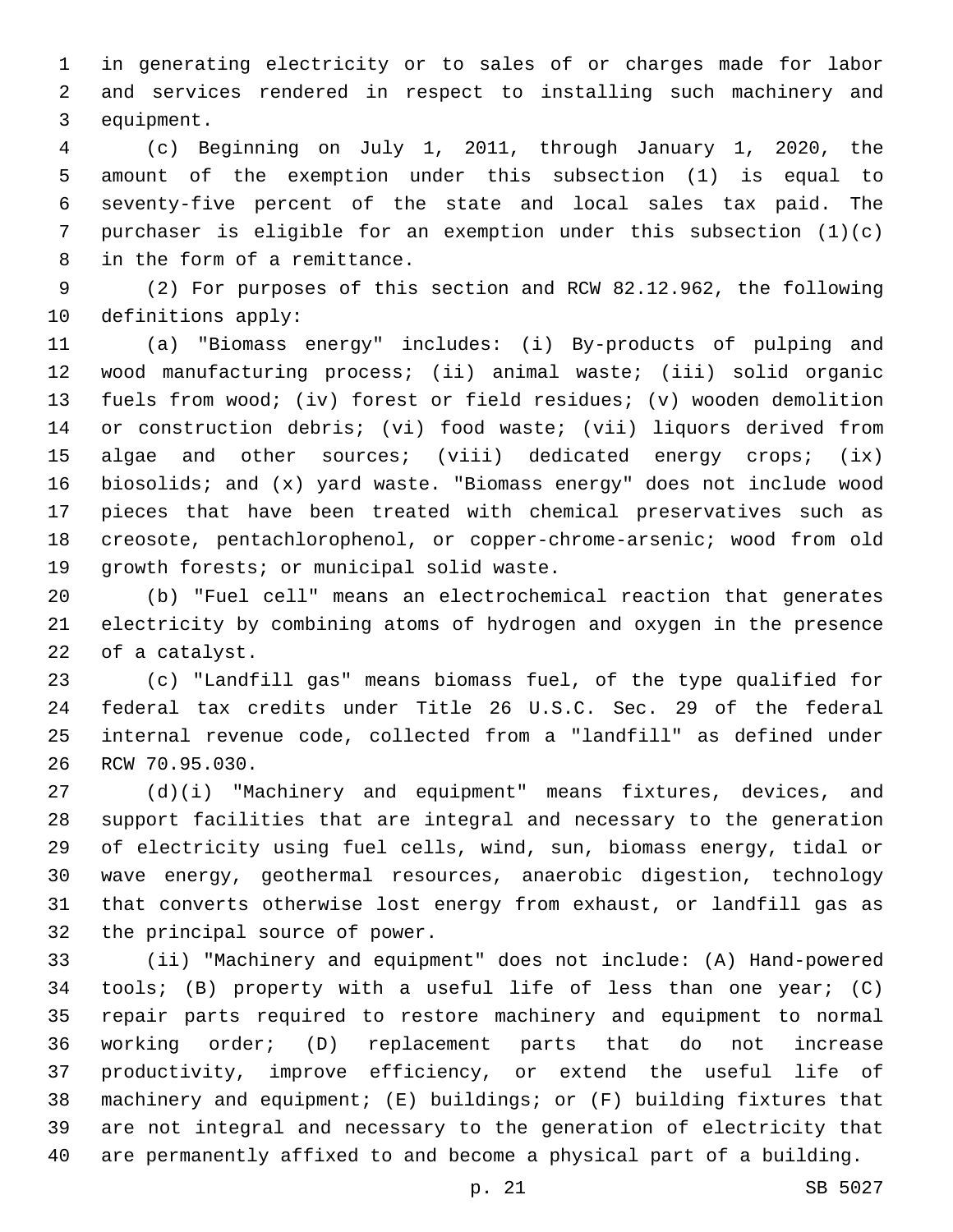(3)(a) Machinery and equipment is "used directly" in generating electricity by wind energy, solar energy, biomass energy, tidal or wave energy, geothermal resources, anaerobic digestion, technology that converts otherwise lost energy from exhaust, or landfill gas power if it provides any part of the process that captures the energy of the wind, sun, biomass energy, tidal or wave energy, geothermal resources, anaerobic digestion, technology that converts otherwise lost energy from exhaust, or landfill gas, converts that energy to electricity, and stores, transforms, or transmits that electricity for entry into or operation in parallel with electric transmission 11 and distribution systems.

 (b) Machinery and equipment is "used directly" in generating electricity by fuel cells if it provides any part of the process that captures the energy of the fuel, converts that energy to electricity, and stores, transforms, or transmits that electricity for entry into or operation in parallel with electric transmission and distribution 17 systems.

 (4)(a) A purchaser claiming an exemption in the form of a remittance under subsection (1)(c) of this section must pay the tax imposed by RCW 82.08.020 and all applicable local sales taxes imposed under the authority of chapters 82.14 and 81.104 RCW. The purchaser may then apply to the department for remittance in a form and manner prescribed by the department. A purchaser may not apply for a remittance under this section more frequently than once per quarter. The purchaser must specify the amount of exempted tax claimed and the qualifying purchases for which the exemption is claimed. The purchaser must retain, in adequate detail, records to enable the department to determine whether the purchaser is entitled to an exemption under this section, including: Invoices; proof of tax paid; and documents describing the machinery and equipment.

 (b) The department must determine eligibility under this section based on the information provided by the purchaser, which is subject to audit verification by the department. The department must on a quarterly basis remit exempted amounts to qualifying purchasers who submitted applications during the previous quarter.

 (5) The exemption provided by this section expires June 30, 2017, as it applies to: (a) Machinery and equipment that is used directly in the generation of electricity using solar energy and capable of generating no more than five hundred kilowatts of electricity; or (b)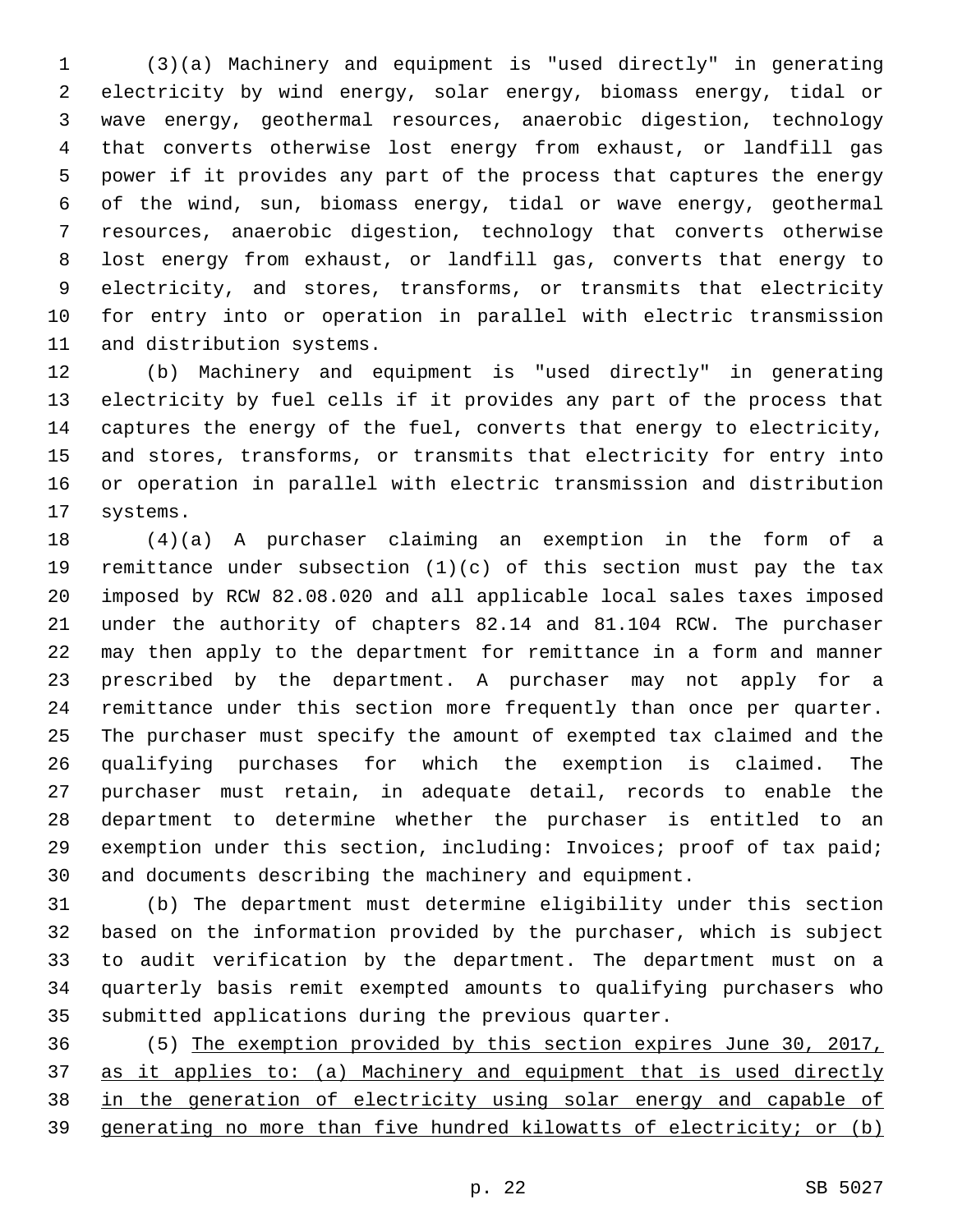sales of or charges made for labor and services rendered in respect 2 to installing such machinery and equipment.

(6) This section expires January 1, 2020.3

 **Sec. 10.** RCW 82.08.963 and 2013 2nd sp.s. c 13 s 1602 are each 5 amended to read as follows:

 (1) The tax levied by RCW 82.08.020 does not apply to sales of machinery and equipment used directly in generating electricity or producing thermal heat using solar energy, or to sales of or charges made for labor and services rendered in respect to installing such machinery and equipment, but only if the purchaser develops with such machinery, equipment, and labor a facility capable of generating not more than ten kilowatts of electricity or producing not more than three million British thermal units per day and provides the seller with an exemption certificate in a form and manner prescribed by the department. The seller must retain a copy of the certificate for the seller's files. For sellers who electronically file their taxes, the department must provide a separate tax reporting line for exemption 18 amounts claimed by a buyer under this section.

(2) For purposes of this section and RCW 82.12.963:

 (a) "Machinery and equipment" means industrial fixtures, devices, and support facilities that are integral and necessary to the generation of electricity or production and use of thermal heat using 23 solar energy;

 (b) "Machinery and equipment" does not include: (i) Hand-powered 25 tools; (ii) property with a useful life of less than one year; (iii) repair parts required to restore machinery and equipment to normal working order; (iv) replacement parts that do not increase productivity, improve efficiency, or extend the useful life of machinery and equipment; (v) buildings; or (vi) building fixtures that are not integral and necessary to the generation of electricity that are permanently affixed to and become a physical part of a 32 building;

 (c) Machinery and equipment is "used directly" in generating electricity with solar energy if it provides any part of the process that captures the energy of the sun, converts that energy to electricity, and stores, transforms, or transmits that electricity for entry into or operation in parallel with electric transmission 38 and distribution systems; and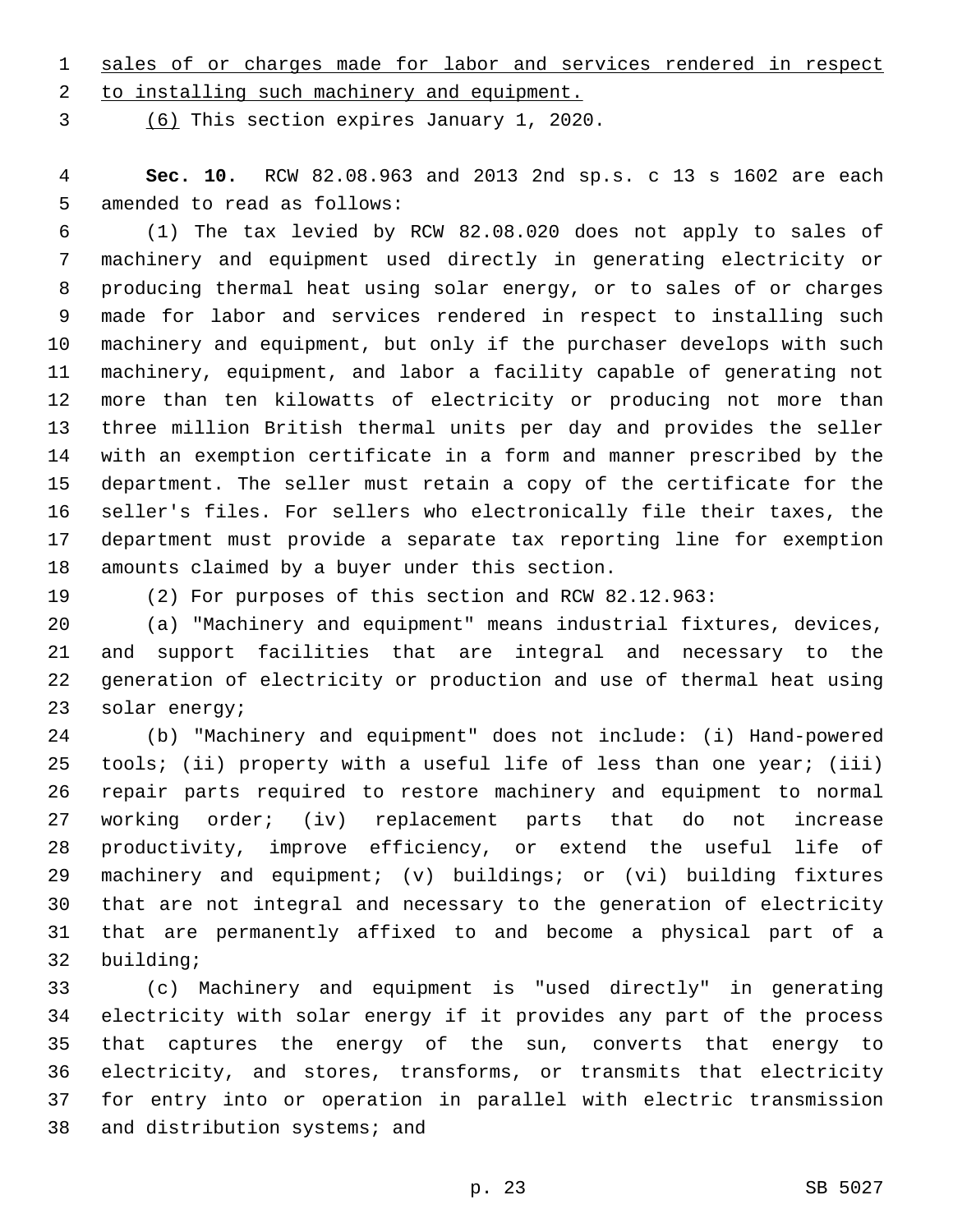(d) Machinery and equipment is "used directly" in producing thermal heat with solar energy if it uses a solar collector or a solar hot water system that (i) meets the certification standards for solar collectors and solar hot water systems developed by the solar rating and certification corporation; or (ii) is determined by the Washington State University extension whether a solar collector or solar hot water system is an equivalent collector or system.

 (3) The exemption provided by this section for the sales of machinery and equipment that is used directly in the generation of 10 electricity using solar energy, or for sales of or charges made for labor or services rendered in respect to installing such machinery 12 and equipment, expires June 30, 2017.

13  $(4)$  This section expires June 30, 2018.

 **Sec. 11.** RCW 82.12.962 and 2013 2nd sp.s. c 13 s 1505 are each 15 amended to read as follows:

 (1)(a) Except as provided in RCW 82.12.963, consumers who have paid the tax imposed by RCW 82.12.020 on machinery and equipment used directly in generating electricity using fuel cells, wind, sun, biomass energy, tidal or wave energy, geothermal resources, anaerobic digestion, technology that converts otherwise lost energy from exhaust, or landfill gas as the principal source of power, or to sales of or charges made for labor and services rendered in respect to installing such machinery and equipment, are eligible for an exemption as provided in this section, but only if the purchaser develops with such machinery, equipment, and labor a facility capable of generating not less than one thousand watts of electricity.

 (b) Beginning on July 1, 2009, through June 30, 2011, the provisions of this chapter do not apply in respect to the use of machinery and equipment described in (a) of this subsection that are used directly in generating electricity or to sales of or charges made for labor and services rendered in respect to installing such 32 machinery and equipment.

 (c) Beginning on July 1, 2011, through January 1, 2020, the amount of the exemption under this subsection (1) is equal to seventy-five percent of the state and local sales tax paid. The consumer is eligible for an exemption under this subsection (1)(c) in 37 the form of a remittance.

 (2)(a) A person claiming an exemption in the form of a remittance under subsection (1)(c) of this section must pay the tax imposed by

p. 24 SB 5027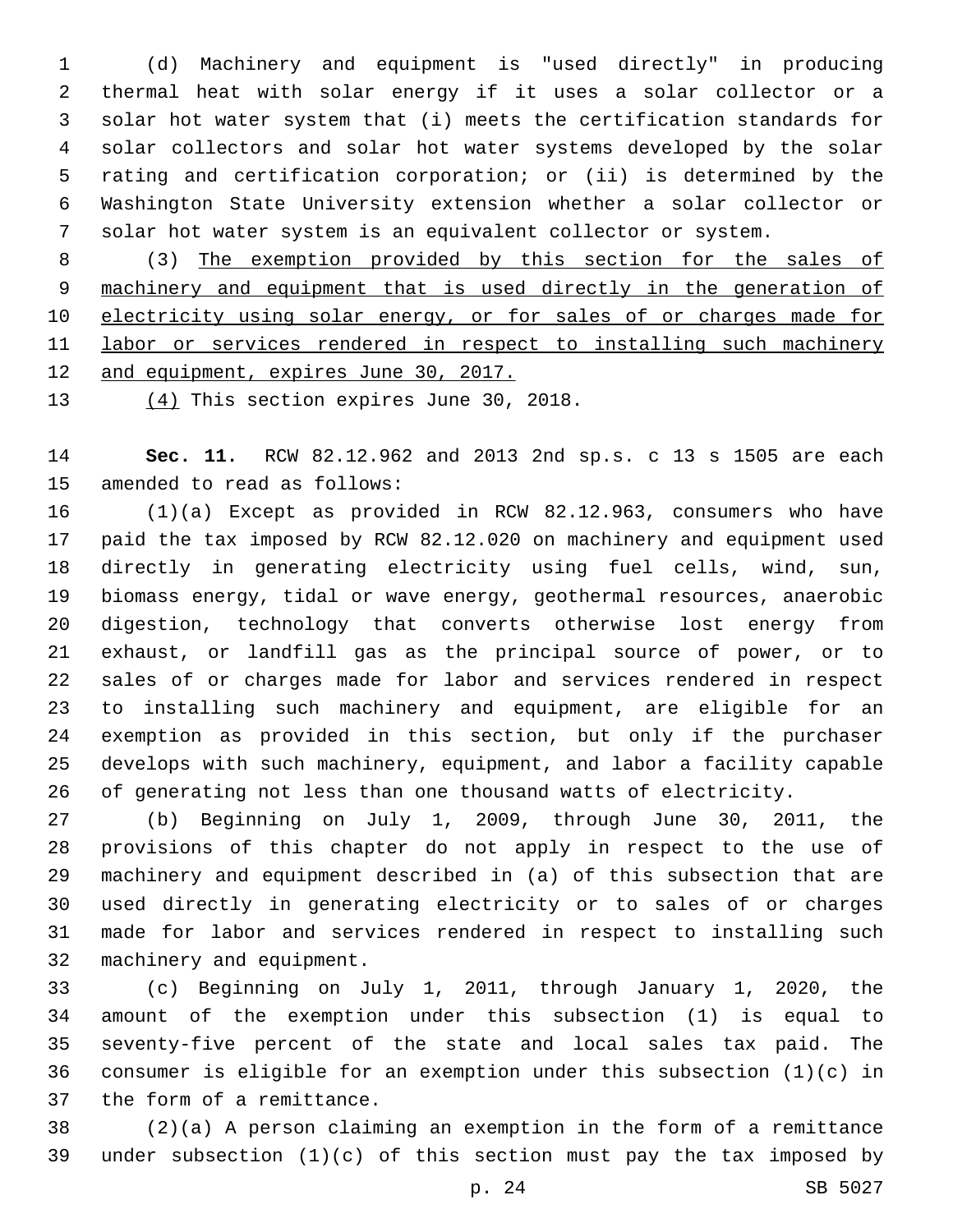RCW 82.12.020 and all applicable local use taxes imposed under the authority of chapters 82.14 and 81.104 RCW. The consumer may then apply to the department for remittance in a form and manner prescribed by the department. A consumer may not apply for a remittance under this section more frequently than once per quarter. The consumer must specify the amount of exempted tax claimed and the qualifying purchases or acquisitions for which the exemption is claimed. The consumer must retain, in adequate detail, records to enable the department to determine whether the consumer is entitled to an exemption under this section, including: Invoices; proof of tax 11 paid; and documents describing the machinery and equipment.

 (b) The department must determine eligibility under this section based on the information provided by the consumer, which is subject to audit verification by the department. The department must on a quarterly basis remit exempted amounts to qualifying consumers who submitted applications during the previous quarter.

 (3) Purchases exempt under RCW 82.08.962 are also exempt from the 18 tax imposed under RCW 82.12.020.

- (4) The definitions in RCW 82.08.962 apply to this section.
- (5) The exemption provided in subsection (1) of this section does not apply:

 (a) To machinery and equipment used directly in the generation of electricity using solar energy and capable of generating no more than five hundred kilowatts of electricity, or to sales of or charges made 25 for labor and services rendered in respect to installing such 26 machinery and equipment, when first use within this state of such machinery and equipment, or labor and services, occurs after June 30, 2017; and

 (b) To any other machinery and equipment described in subsection 30 (1)(a) of this section, or to sales of or charges made for labor and services rendered in respect to installing such machinery or equipment, when first use within this state of such machinery and equipment, or labor and services, occurs after June 30, 2019.

34 (6) This section expires January 1, 2020.

 **Sec. 12.** RCW 82.12.963 and 2013 2nd sp.s. c 13 s 1603 are each 36 amended to read as follows:

 (1) The provisions of this chapter do not apply with respect to machinery and equipment used directly in generating not more than ten kilowatts of electricity or producing not more than three million